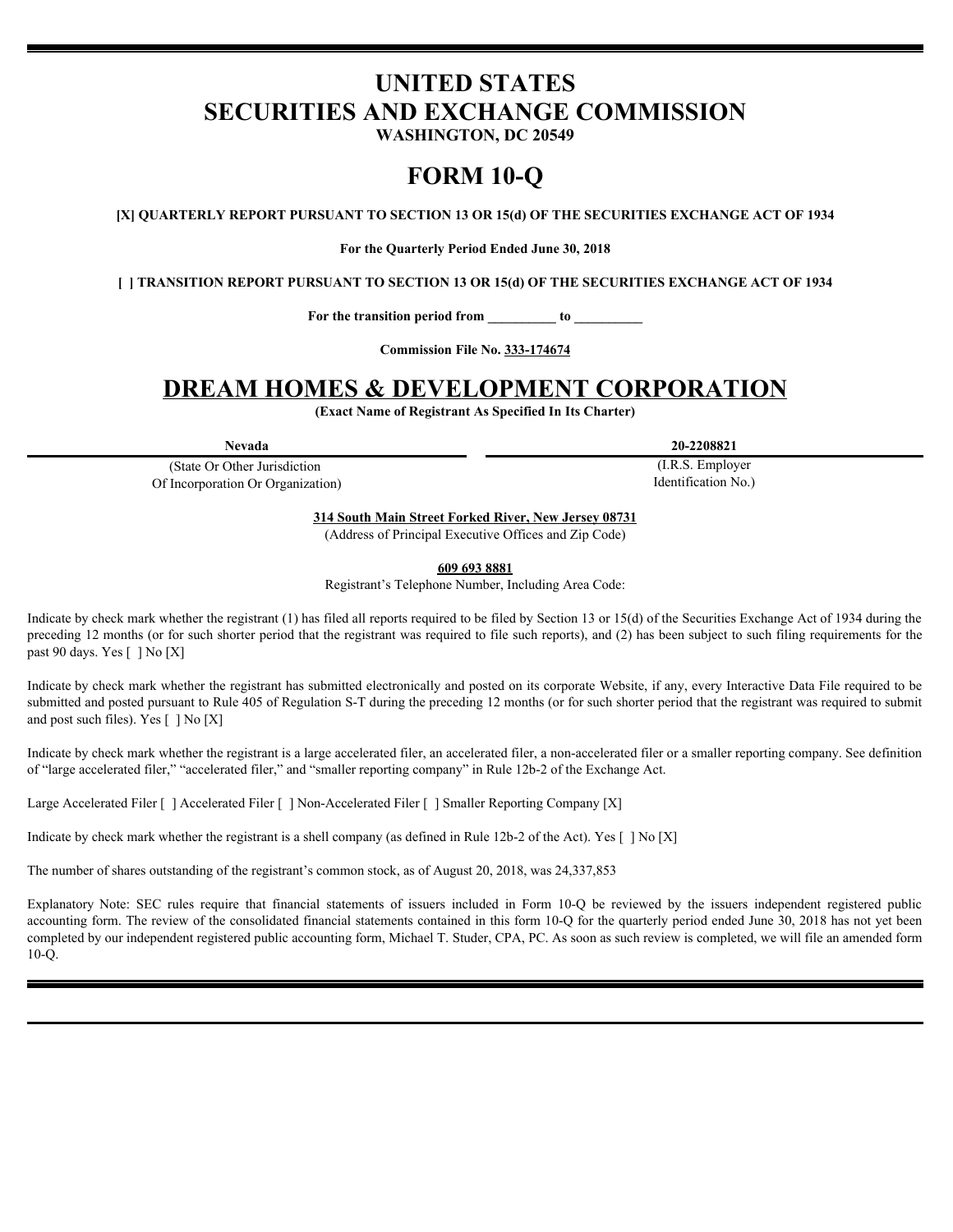#### **DREAM HOMES & DEVELOPMENT CORPORATION TABLE OF CONTENTS**

## **[PART I. FINANCIAL INFORMATION](#page-2-0) F-1** [ITEM 1. FINANCIAL STATEMENTS](#page-2-0) F-1<br>
Consolidated Balance Sheet F-1 [Consolidated Balance Sheet](#page-2-1) [Consolidated Statements of Operations and Comprehensive Income \(Loss\)](#page-3-0) F-2 **[Consolidated Statements of Cash Flow](#page-5-0)** F-4 [Notes to Consolidated Financial Statements](#page-6-0) F-5 [ITEM 2. MANAGEMENT'S DISCUSSION AND ANALYSIS OF FINANCIAL CONDITION AND RESULTS OF OPERATIONS](#page-19-0) 3 [ITEM 3. QUANTITATIVE AND QUALITATIVE DISCLOSURES ABOUT MARKET RISKS](#page-23-0) 7 **[ITEM 4. CONTROLS AND PROCEDURES](#page-24-0)** 8 **[PART II. OTHER INFORMATION](#page-24-1) 8** [ITEM 1. LEGAL PROCEEDINGS](#page-24-2) 8 [ITEM 2. UNREGISTERED SALES OF EQUITY SECURITIES AND USE OF PROCEEDS](#page-24-3) 8 [ITEM 3. DEFAULTS UPON SENIOR SECURITIES AND CONVERTIBLE NOTES](#page-24-4) 8 [ITEM 4. SUBMISSION OF MATTERS TO A VOTE OF SECURITY HOLDERS](#page-24-5) 8 [ITEM 5. OTHER INFORMATION](#page-24-6) 8 [ITEM 6. EXHIBITS](#page-24-7) 8 and the state of the state of the state of the state of the state of the state of the state of the state of the state of the state of the state of the state of the state of the state of the state of the [SIGNATURES](#page-25-0) 9

2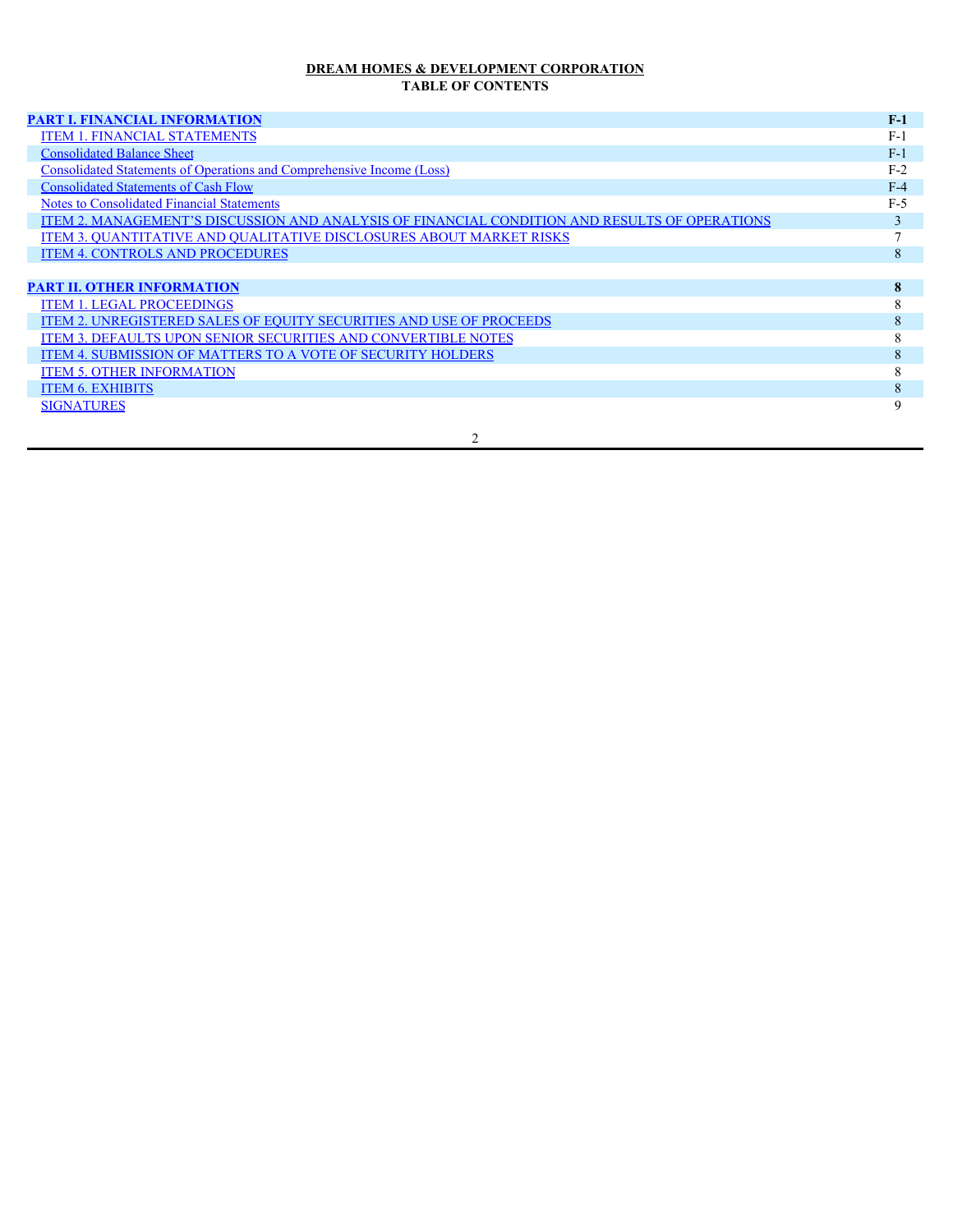## <span id="page-2-0"></span>**PART 1 - FINANCIAL INFORMATION** DREAM HOMES & DEVELOPMENT CORPORATION

#### <span id="page-2-1"></span>**CONSOLIDATED BALANCE SHEETS**

|                                                                                                  |              | June 30, 2018<br>Unaudited |              | December 31, 2017 |  |  |
|--------------------------------------------------------------------------------------------------|--------------|----------------------------|--------------|-------------------|--|--|
| <b>ASSETS</b>                                                                                    |              |                            |              |                   |  |  |
| <b>CURRENT ASSETS</b>                                                                            |              |                            |              |                   |  |  |
| Cash                                                                                             | $\mathbb{S}$ | 244,389                    | $\mathbb{S}$ | 248,056           |  |  |
| Accounts receivable                                                                              |              | 148,384                    |              | 230,345           |  |  |
| Costs in excess of billings and estimated earnings                                               |              | 246,061                    |              | 74,338            |  |  |
| Total current assets                                                                             |              | 638,834                    |              | 552,739           |  |  |
| PROPERTY AND EQUIPMENT, net                                                                      |              | 6,688                      |              | 9,144             |  |  |
| <b>OTHER ASSETS</b>                                                                              |              |                            |              |                   |  |  |
| Security deposit                                                                                 |              | 2,200                      |              | 2,200             |  |  |
| Accounts receivable                                                                              |              | 75,000                     |              |                   |  |  |
| Deposits and costs coincident to acquisition of land for Development                             |              | 270,823                    |              | 210,129           |  |  |
| <b>Total</b> assets                                                                              |              | 993,545                    |              | 774,212           |  |  |
| LIABILITIES AND STOCKHOLDERS' EQUITY                                                             |              |                            |              |                   |  |  |
| <b>CURRENT LIABILITIES</b>                                                                       |              |                            |              |                   |  |  |
| Accounts payable and accrued expenses                                                            | \$           | 456,939                    | \$           | 396,278           |  |  |
| Billings in excess of costs and estimated earnings                                               |              | 213,339                    |              | 128,252           |  |  |
| Accrued income taxes                                                                             |              |                            |              | 7,166             |  |  |
| Loans payable to related parties                                                                 |              | 14,743                     |              | 14,743            |  |  |
| Total current liabilities                                                                        |              | 685,021                    |              | 546,439           |  |  |
| STOCKHOLDERS' EQUITY                                                                             |              |                            |              |                   |  |  |
| Preferred stock; 5,000,000 shares authorized, \$.001 par value, as of June 30, 2018 and December |              |                            |              |                   |  |  |
| 31, 2017, there are no shares outstanding                                                        |              |                            |              |                   |  |  |
| Common stock; 70,000,000 shares authorized, \$.001 par value, as of June 30, 2018 and December   |              |                            |              |                   |  |  |
| 31, 2017, there are 24, 337, 853 and 24, 000, 953 shares outstanding, respectively; and 202, 510 |              |                            |              |                   |  |  |
| shares committed not yet issued at December 31, 2017 respectively                                |              | 24,338                     |              | 24,203            |  |  |
| Additional paid-in capital                                                                       |              | 1,663,423                  |              | 1,555,130         |  |  |
| Accumulated deficit                                                                              |              | (1,379,237)                |              | (1,351,560)       |  |  |
| Total stockholders'equity                                                                        |              | 308,524                    |              | 227,773           |  |  |
|                                                                                                  |              |                            |              |                   |  |  |
| Total liabilities and stockholders' equity                                                       |              | 993,545                    | S            | 774,212           |  |  |

*The accompanying notes are an integral part of these financial statements* .

F- 1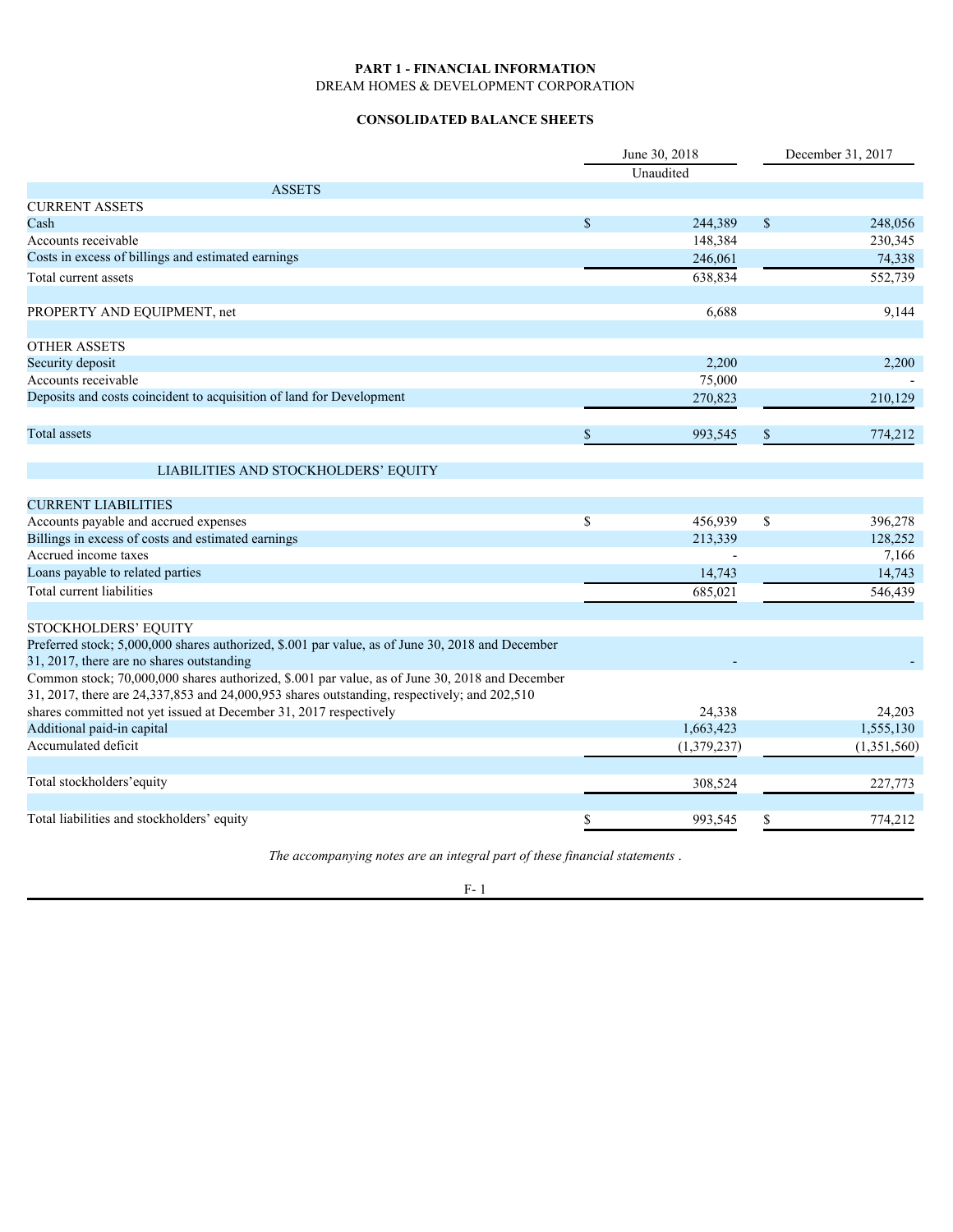## DREAM HOMES & DEVELOPMENT CORPORATION

## **CONSOLIDATED STATEMENTS OF OPERATIONS**

<span id="page-3-0"></span>

|                                                                                                                  |              | Six months ended<br>June 30, 2018<br>Unaudited |                        | Six months ended<br>June 30, 2017<br>Unaudited |  |  |
|------------------------------------------------------------------------------------------------------------------|--------------|------------------------------------------------|------------------------|------------------------------------------------|--|--|
| Revenue:                                                                                                         |              |                                                |                        |                                                |  |  |
| Construction contracts                                                                                           |              | 1,299,477                                      | <sup>\$</sup>          | 1,761,871                                      |  |  |
| Total revenue                                                                                                    |              | 1,299,477                                      |                        | 1,761,871                                      |  |  |
| Cost of construction contracts                                                                                   |              | 707,192                                        |                        | 1,232,975                                      |  |  |
| Gross profit                                                                                                     |              | 592,285                                        |                        | 528,896                                        |  |  |
| <b>Operating Expenses:</b>                                                                                       |              |                                                |                        |                                                |  |  |
| Selling, general and administrative, including stock based compensation of \$67,976 and \$2,800,<br>respectively |              | 617,506                                        |                        | 339,887                                        |  |  |
| Depreciation expense                                                                                             |              | 2,456                                          |                        | 347                                            |  |  |
| Total operating expenses                                                                                         |              | 619,962                                        |                        | 340,229                                        |  |  |
| Income (loss) from operations                                                                                    |              | (27,677)                                       |                        | 188,667                                        |  |  |
| Other expenses (income):                                                                                         |              |                                                |                        |                                                |  |  |
| Interest expense                                                                                                 |              |                                                |                        |                                                |  |  |
| Consulting fee income                                                                                            |              |                                                |                        |                                                |  |  |
| Total other expenses (income)                                                                                    |              |                                                |                        |                                                |  |  |
| Net income (loss) before income taxes                                                                            |              | (27, 677)                                      |                        | 188,667                                        |  |  |
| Provision for income tax (expense)                                                                               |              |                                                |                        | (43,891)                                       |  |  |
| Net income (loss)                                                                                                |              | (27,677)                                       |                        | 144,776                                        |  |  |
| Basic and diluted income (loss) per common share                                                                 | $\mathbb{S}$ | (.00)                                          | $\mathbf{\mathcal{S}}$ | .01                                            |  |  |
| Weighted average common shares outstanding-basic and diluted                                                     |              | 24, 247, 374                                   |                        | 23,836,735                                     |  |  |
|                                                                                                                  |              |                                                |                        |                                                |  |  |

*The accompanying notes are an integral part of these financial statement* .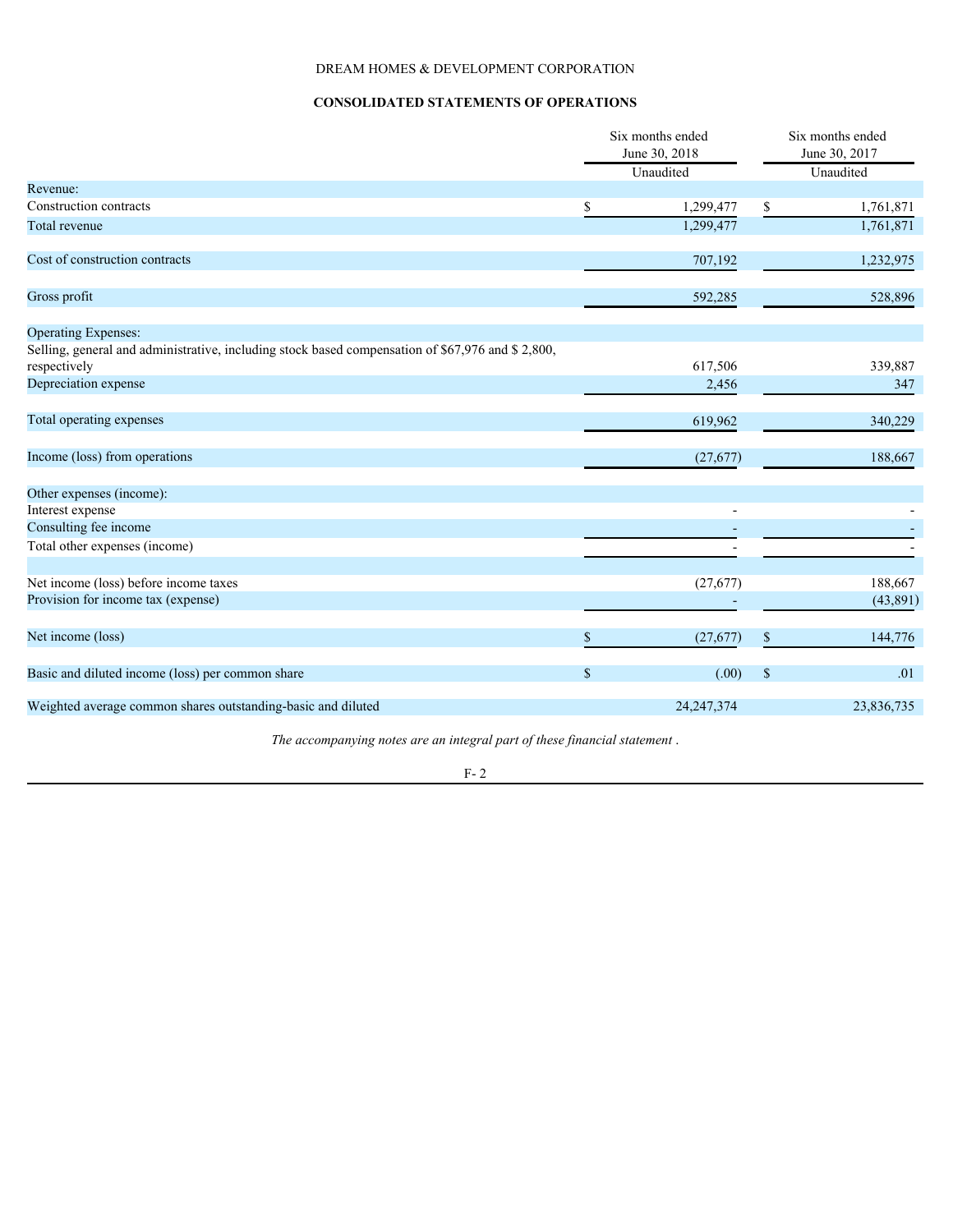## DREAM HOMES & DEVELOPMENT CORPORATION

## **CONSOLIDATED STATEMENTS OF OPERATIONS**

|                                                                                                              |                    | Three months ended<br>June 30, 2018<br>Unaudited |               | Three months ended<br>June 30, 2017<br>Unaudited |  |
|--------------------------------------------------------------------------------------------------------------|--------------------|--------------------------------------------------|---------------|--------------------------------------------------|--|
| Revenue:                                                                                                     |                    |                                                  |               |                                                  |  |
| Construction contracts                                                                                       |                    | 917,750                                          | $\mathbb{S}$  | 1,035,927                                        |  |
| Total revenue                                                                                                |                    | 917,750                                          |               | 1,035,927                                        |  |
|                                                                                                              |                    |                                                  |               |                                                  |  |
| Cost of construction contracts                                                                               |                    | 346,036                                          |               | 720,632                                          |  |
|                                                                                                              |                    |                                                  |               |                                                  |  |
| Gross profit                                                                                                 |                    | 571,714                                          |               | 315,295                                          |  |
|                                                                                                              |                    |                                                  |               |                                                  |  |
| <b>Operating Expenses:</b>                                                                                   |                    |                                                  |               |                                                  |  |
| Selling, general and administrative, including stock based compensation of \$33,988 and \$0,<br>respectively |                    | 327,636                                          |               | 182,178                                          |  |
| Depreciation expense                                                                                         |                    | 1,227                                            |               | 200                                              |  |
|                                                                                                              |                    |                                                  |               |                                                  |  |
| Total operating expenses                                                                                     |                    | 328,863                                          |               | 182,378                                          |  |
|                                                                                                              |                    |                                                  |               |                                                  |  |
| Income from operations                                                                                       |                    | 242,851                                          |               | 132,917                                          |  |
|                                                                                                              |                    |                                                  |               |                                                  |  |
| Other expenses (income):                                                                                     |                    |                                                  |               |                                                  |  |
| Interest expense                                                                                             |                    |                                                  |               |                                                  |  |
| Consulting fee income                                                                                        |                    |                                                  |               |                                                  |  |
| Total other expenses (income)                                                                                |                    |                                                  |               |                                                  |  |
|                                                                                                              |                    |                                                  |               |                                                  |  |
| Net income before income taxes                                                                               |                    | 242,851                                          |               | 132,917                                          |  |
| Provision for income tax (expense)                                                                           |                    | (7,166)                                          |               | (43, 182)                                        |  |
| Net income                                                                                                   |                    | 235,685                                          | S             | 89,735                                           |  |
|                                                                                                              |                    |                                                  |               |                                                  |  |
| Basic and diluted income per common share                                                                    | $\mathbf{\hat{S}}$ | .01                                              | <sup>\$</sup> | .00.                                             |  |
|                                                                                                              |                    |                                                  |               |                                                  |  |
| Weighted average common shares outstanding-basic and diluted                                                 |                    | 24,285,034                                       |               | 23,915,427                                       |  |
|                                                                                                              |                    |                                                  |               |                                                  |  |

*The accompanying notes are an integral part of these financial statement* .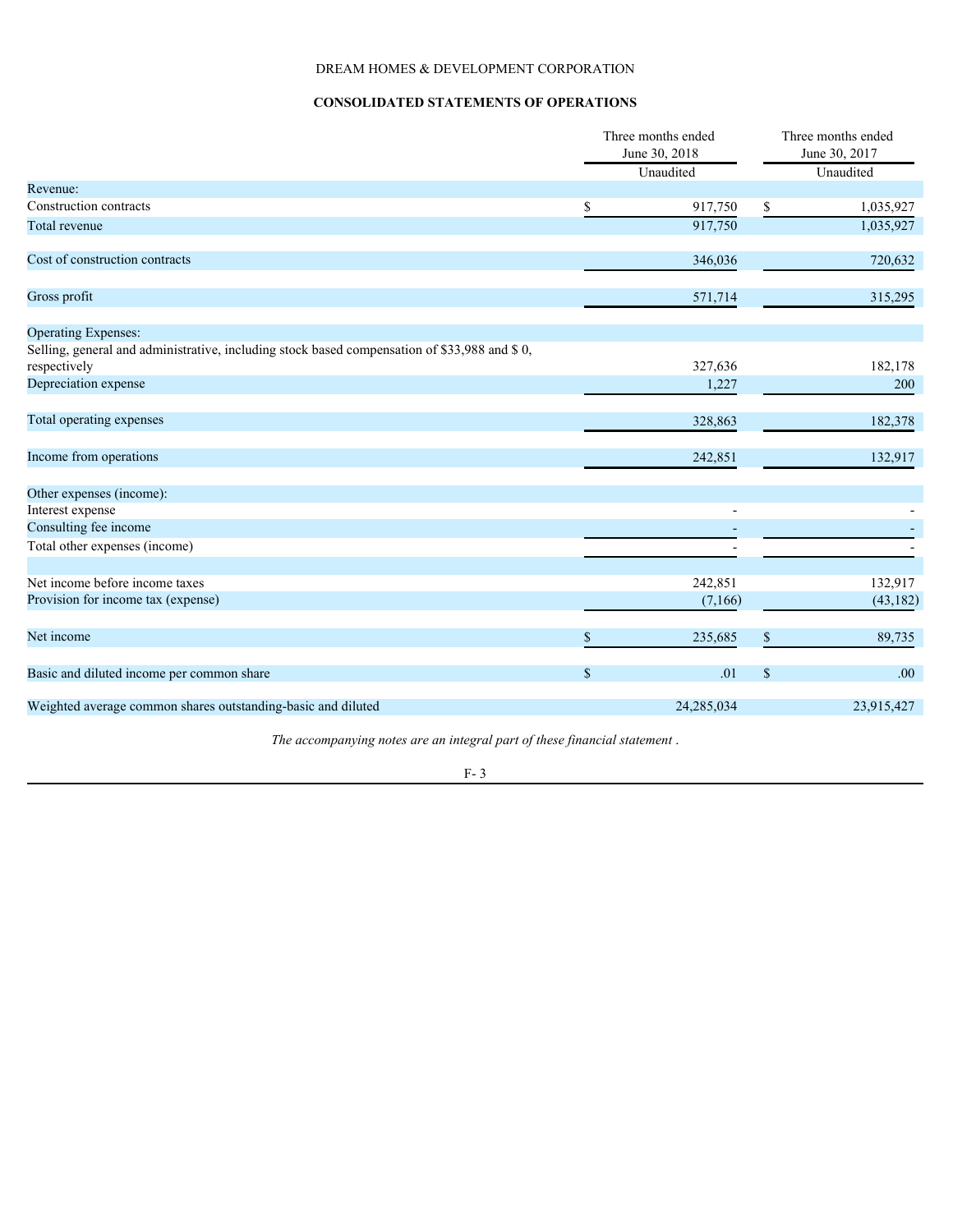## DREAM HOMES & DEVELOPMENT CORPORATION

## <span id="page-5-0"></span>**CONSOLIDATED STATEMENTS OF CASH FLOWS**

|                                                                                                 |              | Six months ended<br>June 30, 2018<br>Unaudited | Six months ended<br>June 30, 2017<br>Unaudited |            |  |
|-------------------------------------------------------------------------------------------------|--------------|------------------------------------------------|------------------------------------------------|------------|--|
| OPERATING ACTIVITIES                                                                            |              |                                                |                                                |            |  |
| Net income (loss)                                                                               | \$           | (27,677)                                       | -S                                             | 144,776    |  |
| Adjustments to reconcile net income (loss) to net cash provided (used) in operating activities: |              |                                                |                                                |            |  |
| Depreciation expense                                                                            |              | 2,456                                          |                                                | 347        |  |
|                                                                                                 |              |                                                |                                                |            |  |
| Stock-based compensation                                                                        |              | 67,976                                         |                                                | 2,800      |  |
| Changes in operating assets and liabilities:                                                    |              |                                                |                                                |            |  |
| Accounts receivable                                                                             |              | 6,961                                          |                                                | (234, 936) |  |
| Costs in excess of billings and estimated earnings                                              |              | (171, 723)                                     |                                                | (31,761)   |  |
| Accounts payable and accrued liabilities                                                        |              | 82,547                                         |                                                | 193,673    |  |
| Accrued income tax                                                                              |              | (7,166)                                        |                                                | 43,891     |  |
| Billings in excess of costs and estimated earnings                                              |              | 85,087                                         |                                                | 61,065     |  |
| Net cash provided in operating activities                                                       |              | 45,627                                         |                                                | 179,855    |  |
|                                                                                                 |              |                                                |                                                |            |  |
| <b>INVESTING ACTIVITIES</b>                                                                     |              |                                                |                                                |            |  |
| Purchase of office equipment                                                                    |              |                                                |                                                | (5,800)    |  |
| Security depost                                                                                 |              |                                                |                                                | (2,200)    |  |
| Deposit and costs coincident to acquisition of land for development                             |              | (60, 694)                                      |                                                | (99,700)   |  |
| Net cash (used) in investing activities                                                         |              | (60, 694)                                      |                                                | (107,700)  |  |
|                                                                                                 |              |                                                |                                                |            |  |
| <b>FINANCING ACTIVITIES</b>                                                                     |              |                                                |                                                |            |  |
| Proceeds from sale of common stock                                                              |              | 11,400                                         |                                                |            |  |
|                                                                                                 |              |                                                |                                                |            |  |
| Net cash provided by financing activities                                                       |              | 11,400                                         |                                                |            |  |
|                                                                                                 |              |                                                |                                                |            |  |
|                                                                                                 |              |                                                |                                                |            |  |
| NET INCREASE (DECREASE) IN CASH                                                                 |              | (3,667)                                        |                                                | 72,155     |  |
| CASH BALANCE, BEGINNING OF PERIOD                                                               |              | 248,056                                        |                                                | 266,709    |  |
|                                                                                                 |              |                                                |                                                |            |  |
|                                                                                                 |              |                                                |                                                |            |  |
| CASH BALANCE, END OF PERIOD                                                                     |              | 244,389                                        | S                                              | 338,864    |  |
|                                                                                                 |              |                                                |                                                |            |  |
| Supplemental Disclosures of Cash Flow Information:                                              |              |                                                |                                                |            |  |
| Interest paid                                                                                   | $\mathbb{S}$ |                                                | $\mathbb{S}$                                   |            |  |
| Income taxes paid                                                                               | \$           |                                                | $\mathbb{S}$                                   |            |  |
|                                                                                                 |              |                                                |                                                |            |  |
| Non-Cash Investing and Financing Activities:                                                    |              |                                                |                                                |            |  |
| 71,429 restricted shares of common stock committed to be issued to Dream Homes, Ltd. for        |              |                                                |                                                |            |  |
| refundable deposit under contract rights to develop land (see Notes 3 and 5)                    | $\mathbf{s}$ |                                                | $\mathbf S$                                    | 10.000     |  |
|                                                                                                 |              |                                                |                                                |            |  |

*The accompanying notes are an integral part of these financial statements* .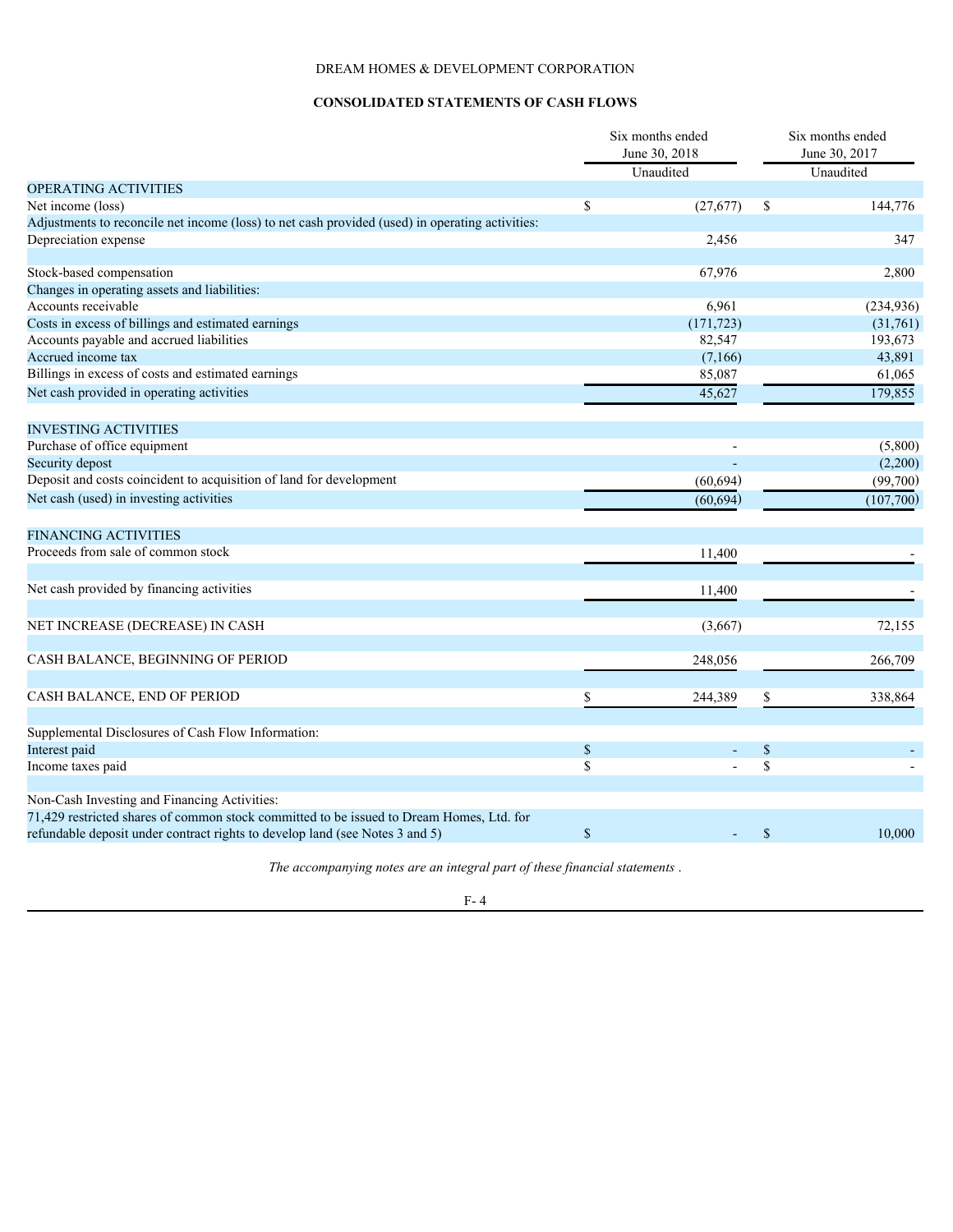## <span id="page-6-0"></span>**DREAM HOMES & DEVELOPMENT CORPORATION NOTES TO THE CONSOLIDATED FINANCIAL STATEMENTS**

Six Months Ended June 30, 2018 and 2017 (Unaudited)

#### **Note 1 - Significant Accounting Policies**

#### Nature of Operations

Dream Homes & Development Corporation is a regional builder and developer of new single-family homes and subdivisions, as well as a market leader in coastal construction, elevation and mitigation. In the five years that have passed since Superstorm Sandy flooded 30,000 owner-occupied homes, Dream Homes has helped hundreds of homeowners to rebuild or raise their homes to comply with new FEMA requirements.

In addition to the coastal construction market, Dream Homes will continue to pursue opportunities in new single and multi-family home construction, with 4 new developments totaling 123 units under contract and in development. Dream Homes' operations will include the development and sale of a variety of residential communities, including construction of semi-custom homes, entry-level and first time move-up single-family and multi-family homes.

In addition to the New Jersey market, the Company, through its Dream Building LLC subsidiary, has become licensed in Florida to pursue recent opportunities for primarily in the southwest portion of the state, between Naples and Cape Coral.

**EXAM HOMES & DEVELOPMENT CORPORATION**<br>
SERVICENT SOFTINGT STON THE CONSOLIDATED PYRANCLAL STATEMENTS<br>
Note 1 - Significant Accounting Policies<br>
Name of Operations<br>
Name of Depentions<br>
Name of Depentions and Dependent Cor In addition to the Company's construction operations, the Company holds a bi-monthly "Dream Homes Nearly Famous Rebuilding Seminar", and publishes an **IDREAM HOMES & DEVELOPMENT CORPORATION**<br>
SIX NORTHE CONSOLIDATED FINANCIAL STATEMENTS<br>
Note 1 - Significant Accounting Policies<br>
Dream Homes & Development Corporation is a regional builder and developer of new single-fami **EXAM HOMES & DEVELOPMENT CORFORATION**<br>
SIX Months Ended June 20, 2013 and 2017 (Unuadited)<br>
Nature of Operations<br>
Nature of Operations<br>
Nature of Development Corporation is a regional builder and developer of new single-f planning and executing complex residential construction projects. A professional team attends each seminar and presents on a diverse variety of topics, including expert advice from architects, engineers, finance people, attorneys, project managers, elevation professionals and builder/general contractors. The "Dream Homes Rebuilding Blog" is an educational platform written by Vincent Simonelli, which offers comprehensive advice on all aspects of construction, finance, development and real estate. The Blog is located at http://blog.dreamhomesltd.com. **DREAM HOMES A DEVELOPMENT CORPORATION CORPORATION**<br> **Note 1 - Significant Accounting Pulicies**<br> **SEX Months Ended June 30, 2018 and 2017 (Unnealite)**<br> **Neura of Operations**<br> **Neura of Development Corporation is a regional** Numr at Operators<br>
Divant House & Development Corporation is a regional builder and developer of are window induced and registration, December 1000 and the proporation in the Development and it is a market increasing the The matter of Decelaration is a report of the stockholder and decelare of new virtual chief party in the observation, and the stockholder the controlling the controlling the controlling the controlling of the controlling decolvenets, tushing 13.2 units under our main and development them investigates our lived, the development and sale of  $\alpha$ 's surely of societing the price of the company in the start of the company in the start of the co

#### History

Nevada corporation with 75,000,000 shares of capital stock authorized, of which 70,000,000 shares are common shares (\$.001 par value), and 5,000,000 shares are preferred shares (\$.001 par value).

On August 19, 2016, Virtual Learning acquired 4.5% of Dream Homes, Ltd. ("DHL"), 100% of Dream Building, LLC ("DBL") , a wholly owned subsidiary of exchange for the issuance of 2,225,000 shares of Virtual Learning common stock to DHL at an agreed price of \$.05 per common share.

Learning and DHL were entities under common control, the acquired assets were reflected by Virtual Learning at DHL's \$0 carrying amount on the date of transfer pursuant to Accounting Standards Codification ("ASC") 805-50-30-5.

From August 19, 2016 to August 23, 2016, Virtual Learning acquired the rights to complete 6 in process construction contracts of ANCL in exchange for the Learning and DHL were entities under common control, the acquired rights were reflected at DHL's \$0 carrying amount on the date of transfer pursuant to ASC 805-50-30-5.

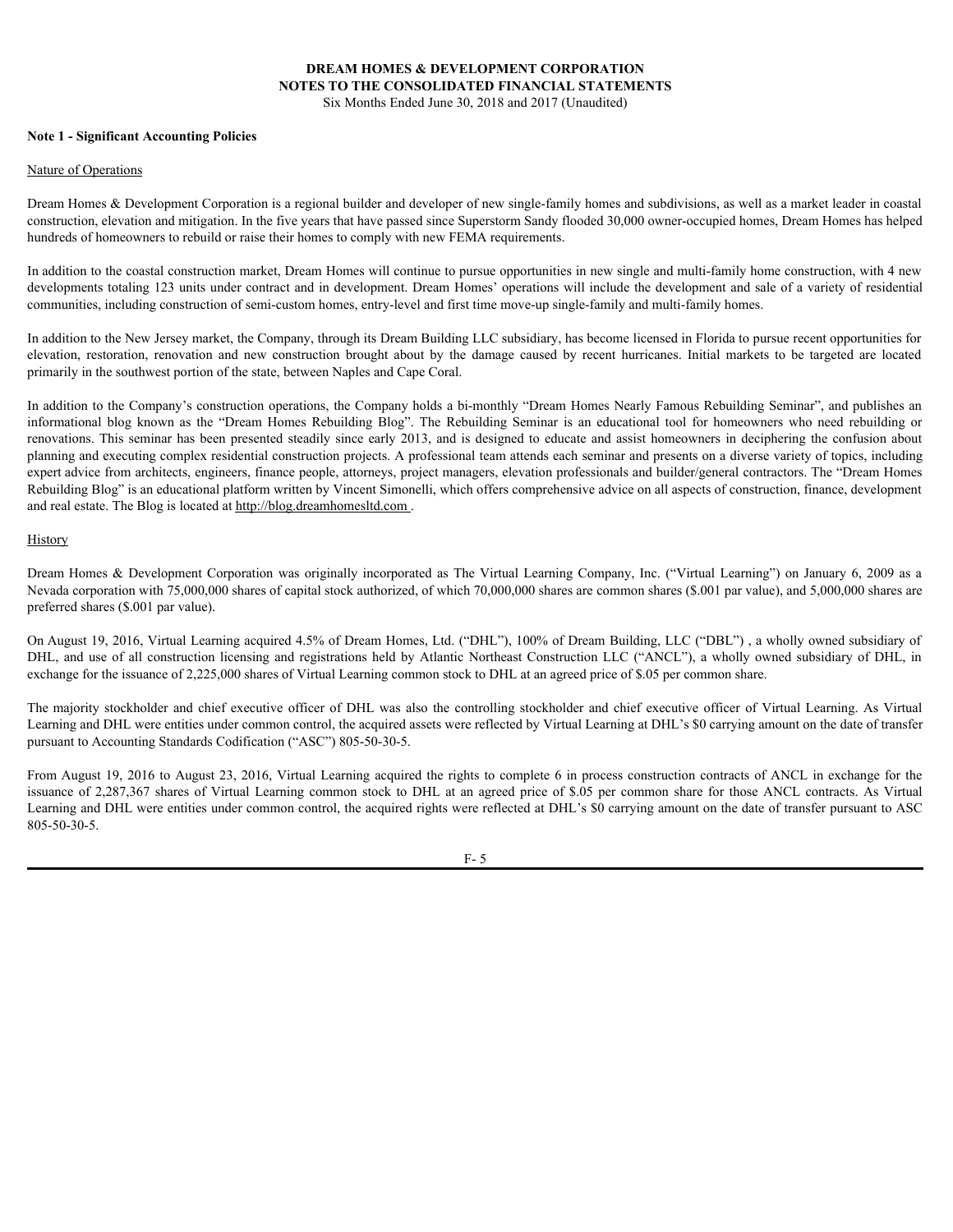Due to the Company's change in focus to its construction business, the Company wrote off the remaining unamortized capitalized curriculum development costs of \$20,534 at December 31, 2016.

www.dreamhomesltd.com as well as a blog, located at http://blog.dreamhomesltd.com.

#### **Interim Financial Statements**

Due to the Company's change in focus to its construction business, the Company wrote off the remaining unamortized capitalized curriculum development costs of \$20,534 at December 31, 2016.<br>On March 14, 2017, Virtual Learni The accompanying unaudited financial statements have been prepared in accordance with accounting principles generally accepted in the United States of America and the rules and regulations of the United States Securities and Exchange Commission for interim financial information and with the instructions to Form 10-Q and Article 8 of Regulation S-X. Accordingly, they may not include all the information and footnotes necessary for a comprehensive presentation of financial position, results of operations or cash flows. It is management's opinion, however, that all material adjustments (consisting of normal recurring adjustments) have been made which are necessary for a fair financial statement presentation. Due to the Company's change in focus to its construction business, the Company wrote of the remaining unamotrized capitalized curriculum development costs of 0.0.17%. VHDC considerations at well as a biog, locard at http:/ For the stimate and metachine and consider the stimate of the continents and the metachine of the continents in the statement of the statement of the statement of the statement of the statement of the statement of the stat The accompanying unadited function statements have been prepared in accordance with accompting pricely<br>lead the rales and explations of the Unicols Stere Secondiction and Edentates of Commission function functions and wit

The unaudited interim financial statements should be read in conjunction with the Company's Annual Report filed on Form 10-K for the year ended December 31, 2017, which contains the audited financial statements and notes thereto, together with Management's Discussion and Analysis of Financial Conditions and Results of Operations, for the year ended December 31, 2017. Operating results for the six months ended June 30, 2018 are not necessarily indicative of the results to be expected for the year ending December 31, 2018.

#### **Principles of Consolidation**

balances and transactions have been eliminated in consolidation.

#### **Property and Equipment**

Property and equipment is stated at cost less accumulated depreciation. Depreciation is provided using the straight-line method over an estimated useful life of five years. Repairs and maintenance costs are expensed as incurred, and renewals and betterments are capitalized.

#### **Use of Estimates**

The preparation of financial statements in conformity with accounting principles .generally accepted in the United States of America requires management to make materially from these estimates.

#### **Fair Value of Financial Instruments**

participants on the measurement date. In determining fair value, GAAP establishes a three-level hierarchy used in measuring fair value, as follows:

● Level 1 inputs are quoted prices available for identical assets and liabilities in active markets.

● Level 2 inputs are observable for the asset or liability, either directly or indirectly, including quoted prices for similar assets and liabilities in active markets or other inputs that are observable or can be corroborated by observable market data.

• Level 3 inputs are less observable and reflect our own assumptions.

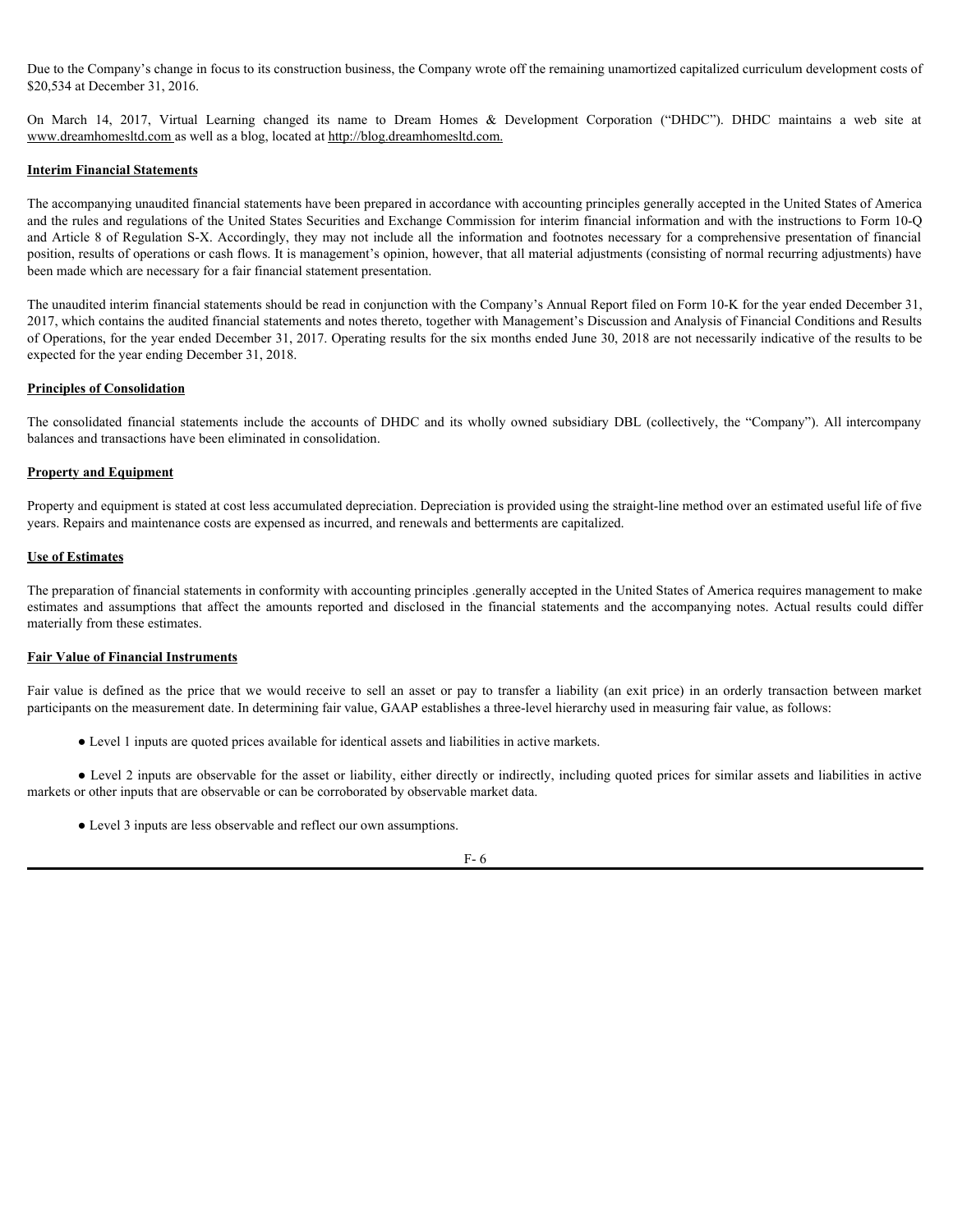Our financial instruments consist of cash and cash equivalents, accounts receivable, accounts payable and accrued expenses and loans payable to related parties. The carrying amount of cash and cash equivalents, accounts receivable, accounts payable and accrued expenses, and loans payable to related parties approximates fair value because of their short maturities.

#### **Construction Contracts**

#### Revenue recognition:

The Company recognizes construction contract revenue using the percentage-of-completion method, based primarily on contract cost incurred to date compared to total estimated contract cost. Cost of revenue includes an allocation of depreciation, amortization and general overhead cost. Changes to total estimated contract cost or losses, if any, are recognized in the period in which they are determined.

The Company generally provides limited warranties for work performed under its construction contracts with periods typically extending for a limited duration following substantial completion of the Company's work on a project.

The Company classifies construction-related receivables and payables that may be settled in periods exceeding one year from the balance sheet date, if any, as current assets and liabilities consistent with the length of time of its project operating cycle. For example:

- Costs and estimated earnings in excess of billings represent the excess of contract costs and profits (or contract revenue) over the amount of contract billings to date and are classified as a current asset.
- Billings in excess of costs and estimated earnings represent the excess of contract billings to date over the amount of contract costs and profits (or contract revenue) recognized to date and are classified as a current liability.

Our francisk instrument cookiet of earls and earls equivalents, accounts receivable, accounts payable and accound experses, and learns a payable to related particles.<br>The comparison of reals and earls equivalents, accounts the financial institutions consist of cash and cash equivalents, accounts receivable, accounts poyable and accorded experime and the propriate in the company amount of the company amount of the company amount of the compan recorded cannot be billed currently due to the billing terms defined in the contract. Claims occur when there is a dispute regarding both a change in the scope of work and the price associated with that change. Unapproved change orders occur when there is a dispute regarding only the price associated with a change in scope of work. For both claims and unapproved change orders, the Company recognizes revenue, but not profit, when it is determined that recovery of incurred cost is probable and the amounts can be reliably estimated.

#### Change in Estimates:

The Company's estimates of contract revenue and cost are highly detailed and many factors change during a contract performance period that result in a change to contract profitability. These factors include, but are not limited to, differing site conditions: availability of skilled contract labor: performance of major material suppliers and subcontractors: on-going subcontractor negotiations and buyout provisions: unusual weather conditions: changes in the timing of scheduled work: change orders: accuracy of the original bid estimate: changes in estimated labor productivity and costs based on experience to date: achievement of incentive-based income targets: and the expected, or actual, resolution terms for claims. The factors that cause changes in estimates vary depending on the maturation of the project within its lifecycle. For example, in the ramp-up phase, these factors typically consist of revisions in anticipated project costs and during the peak and close-out phases, these factors include the impact of change orders and claims as well as additional revisions in remaining anticipated project costs. Generally, if the contract is at an early stage of completion, the current period impact is smaller than if the same change in estimate is made to the contract at a later stage of completion. The Company generally provides limited woments: for work performed under it construction contracts with periodic projection of the Company standard control of the Company is one to a propertie. The matter is a performed t Material changes in estimates are disclosed in the notes to the consolidated financial statements.

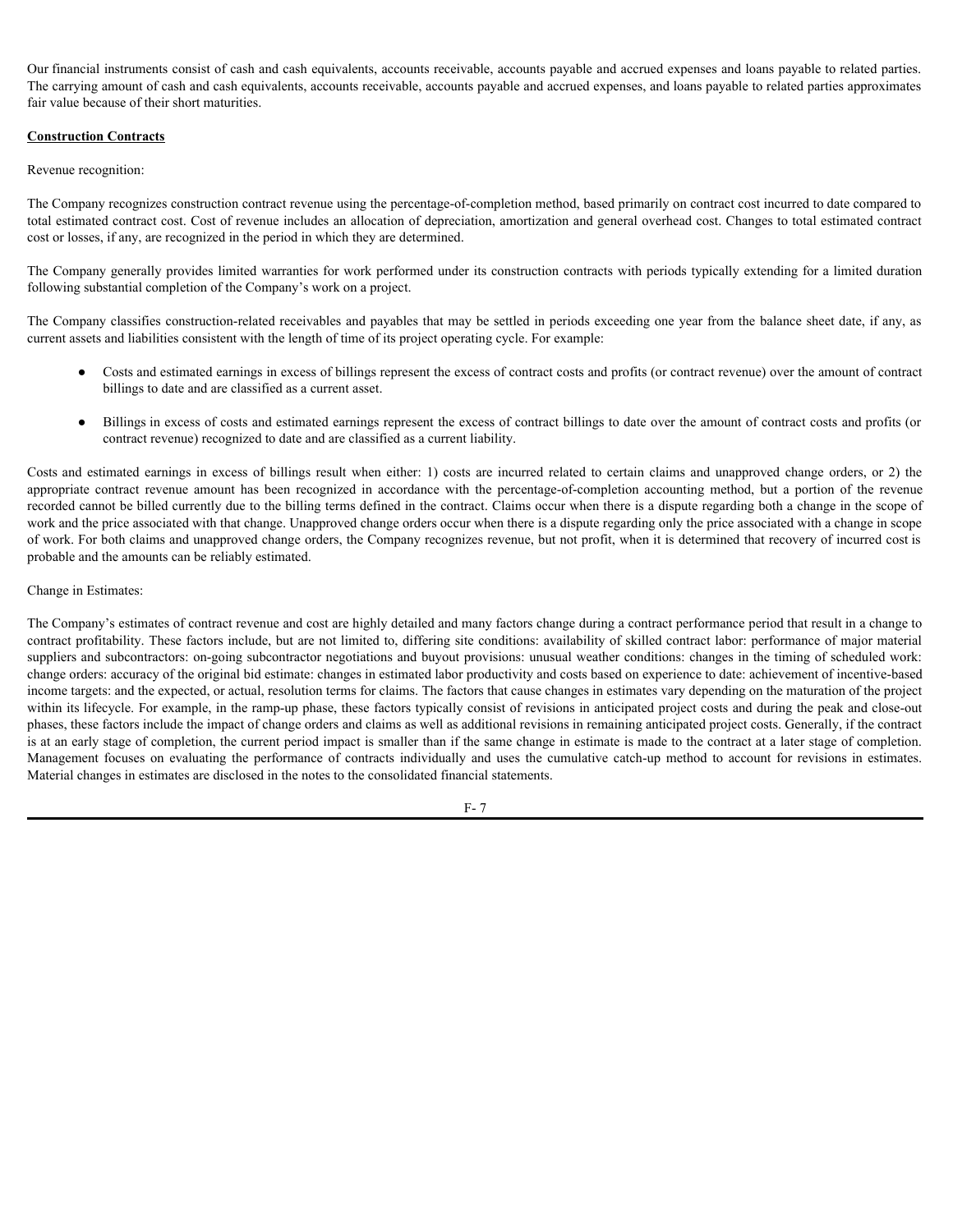#### **Income Taxes**

The Company accounts for income taxes using the asset and liability method. Deferred tax assets and liabilities are recognized for the future tax consequences attributable to differences between the carrying amounts of assets and liabilities for financial reporting purposes and the amounts used for income tax reporting **Income Taxes**<br>The Company accounts for income taxes using the asset and liability method. Deferred tax assets and liabilities are recognized for the future tax consequences<br>attributable to differences between the carrying differences are expected to be recovered or settled. The effect on deferred tax assets and liabilities of a change in tax rates is recognized in the provision for income **Income Taxes**<br>The Company accounts for income taxes using the asset and liability method. Deferred tax assets and liabilities are recognized for the future tax consequences<br>attributable to differences between the carrying allowance when realization of the assets is not reasonably assured.

The Company recognizes in its financial statements the impact of tax positions that meet a "more likely than not" threshold, based on the technical merits of the position. The tax benefits recognized from such a position are measured based on the largest benefit that has a greater than fifty percent likelihood of being realized upon ultimate settlement.

#### **Net Income (Loss) Per Common Share**

Basic net income (basic net loss) per common share is calculated by dividing net income (loss) by the weighted average number of common shares outstanding during the period.

Diluted net income (loss) per common share is computed using the weighted average number of common shares outstanding and potentially dilutive securities outstanding during the period.

#### **Recent Accounting Pronouncements**

In May 2014, the Financial Accounting Standards Board ("FASB") issued Accounting Standards Update ("ASU") No. 2014-09, Revenue from Contracts with **The Corpany accounts for income taxes** using the asset and lability medied. Deferred as assets and labilities are respectively for future into consequences between the convergences and the medium of the convergence of con International Financial Reporting Standards CFRS"). The core principle of the guidal report in Financial Standards in the core of the core of the core of the core of the core of the core of the core of the core of the stan promised goods or services to customers in an amount that reflects the consideration to which the entity expects to be entitled in exchange for those goods or services. The amendments in this ASU were originally effective for interim and annual reporting periods beginning after December 15, 2016, with early adoption **Income Taxes**<br>The Company accounts for income taxes using the start and liability perhided on financial expertise contracts and includine permone and contracts permitted by the contracts with customer in the contracts and **IEFFECTIVE CONDUCTERS**<br>The Company arounds for income taxes using the anset and anoising and and the foreign the system peripherical to define the comment of the comment of the comment of the effect of the effect of defi December 15, 2017, including interim reporting periods within that reporting period. The impact of this ASU on our financial position, results of operations and cash flows at June 30, 2018 and for the six months then ended has not been significant.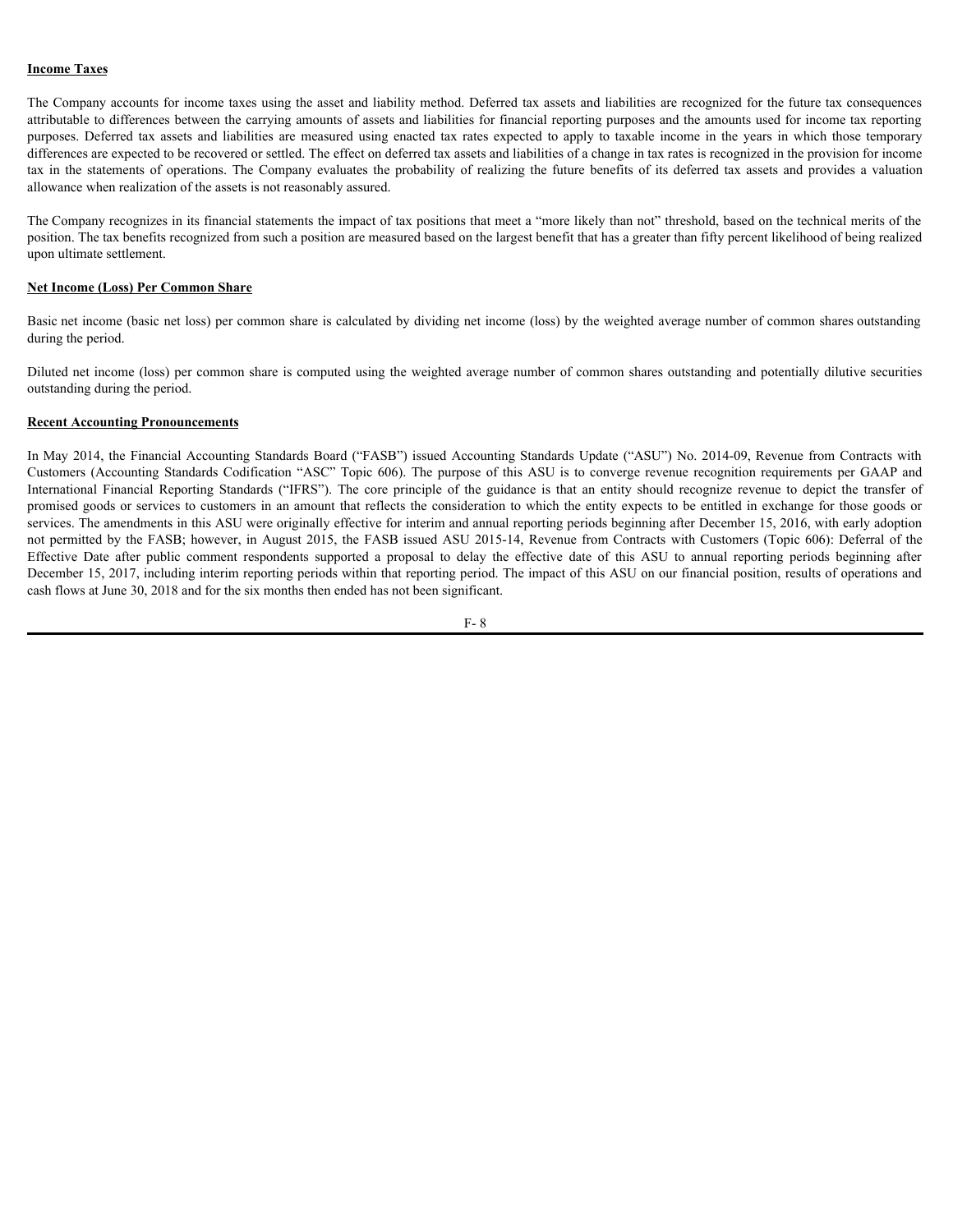Certain other accounting pronouncements have been issued by the FASB and other standard setting organizations which are not yet effective and therefore have not yet been adopted by the Company. The impact on the Company's financial position and results of operations from adoption of these standards is not expected to be material.

#### **2 - Property and Equipment**

Property and equipment is summarized as follows:

| June 30, 2018 |             | December 31, 2017 |  |
|---------------|-------------|-------------------|--|
|               |             |                   |  |
| 4,115         |             | 4,115             |  |
| 24,565        |             | 24,565            |  |
| (21,992)      |             | (19, 536)         |  |
|               |             |                   |  |
| 6,688         |             | 9,144             |  |
|               | (Unaudited) |                   |  |

#### **3-Deposits and Costs Coincident to Acquisition of Land for Development**

|                                                                  |                                                                        | December 31, 2017                                                                                                                                                                                                                                                                     |
|------------------------------------------------------------------|------------------------------------------------------------------------|---------------------------------------------------------------------------------------------------------------------------------------------------------------------------------------------------------------------------------------------------------------------------------------|
|                                                                  |                                                                        |                                                                                                                                                                                                                                                                                       |
|                                                                  |                                                                        | 25,000                                                                                                                                                                                                                                                                                |
|                                                                  |                                                                        | 23,657                                                                                                                                                                                                                                                                                |
|                                                                  |                                                                        | 48,657                                                                                                                                                                                                                                                                                |
|                                                                  |                                                                        |                                                                                                                                                                                                                                                                                       |
|                                                                  |                                                                        |                                                                                                                                                                                                                                                                                       |
|                                                                  | $\theta$                                                               | 10,000                                                                                                                                                                                                                                                                                |
|                                                                  | 10,000                                                                 | 10,000                                                                                                                                                                                                                                                                                |
|                                                                  | 118,288                                                                | 111,215                                                                                                                                                                                                                                                                               |
|                                                                  | 138,288                                                                | 131,215                                                                                                                                                                                                                                                                               |
|                                                                  |                                                                        |                                                                                                                                                                                                                                                                                       |
|                                                                  |                                                                        |                                                                                                                                                                                                                                                                                       |
|                                                                  | 10,000                                                                 | 10,000                                                                                                                                                                                                                                                                                |
|                                                                  | 27,437                                                                 | 20,257                                                                                                                                                                                                                                                                                |
|                                                                  | 37,437                                                                 | 30,257                                                                                                                                                                                                                                                                                |
|                                                                  |                                                                        |                                                                                                                                                                                                                                                                                       |
|                                                                  |                                                                        | 210,129                                                                                                                                                                                                                                                                               |
| Lacey Township, New Jersey, "Dream Homes at the Pines", Contract |                                                                        |                                                                                                                                                                                                                                                                                       |
|                                                                  | 3-Deposits and Costs Coincident to Acquisition of Land for Development | Depreciation expense for the six months ended June 30, 2018 and 2017 was \$2,456 and \$347, respectively.<br>Deposits and costs coincident to acquisition of land for development are summarized as follows:<br>June 30, 2018<br>(Unaudited)<br>25,000<br>70,098<br>95,098<br>270,823 |

The Lacey Contract between DHL and the seller of the land was dated March 18, 2016 and provides for a \$1,000,000 purchase price with closing on or about 60 days after memorialization of final Development Approvals has been obtained. DHL paid the seller a \$10,000 refundable deposit in March 2016 pursuant to the Lacey Contract. In the event the transaction has not closed on at least a portion of the property within 24 months of the completion of the Due Diligence Period (as may be extended by two 6- month extensions), the seller has the option of terminating the contract. Notwithstanding this provision, the Company retains the right at all times to waive any remaining contingencies and proceed to close on the property.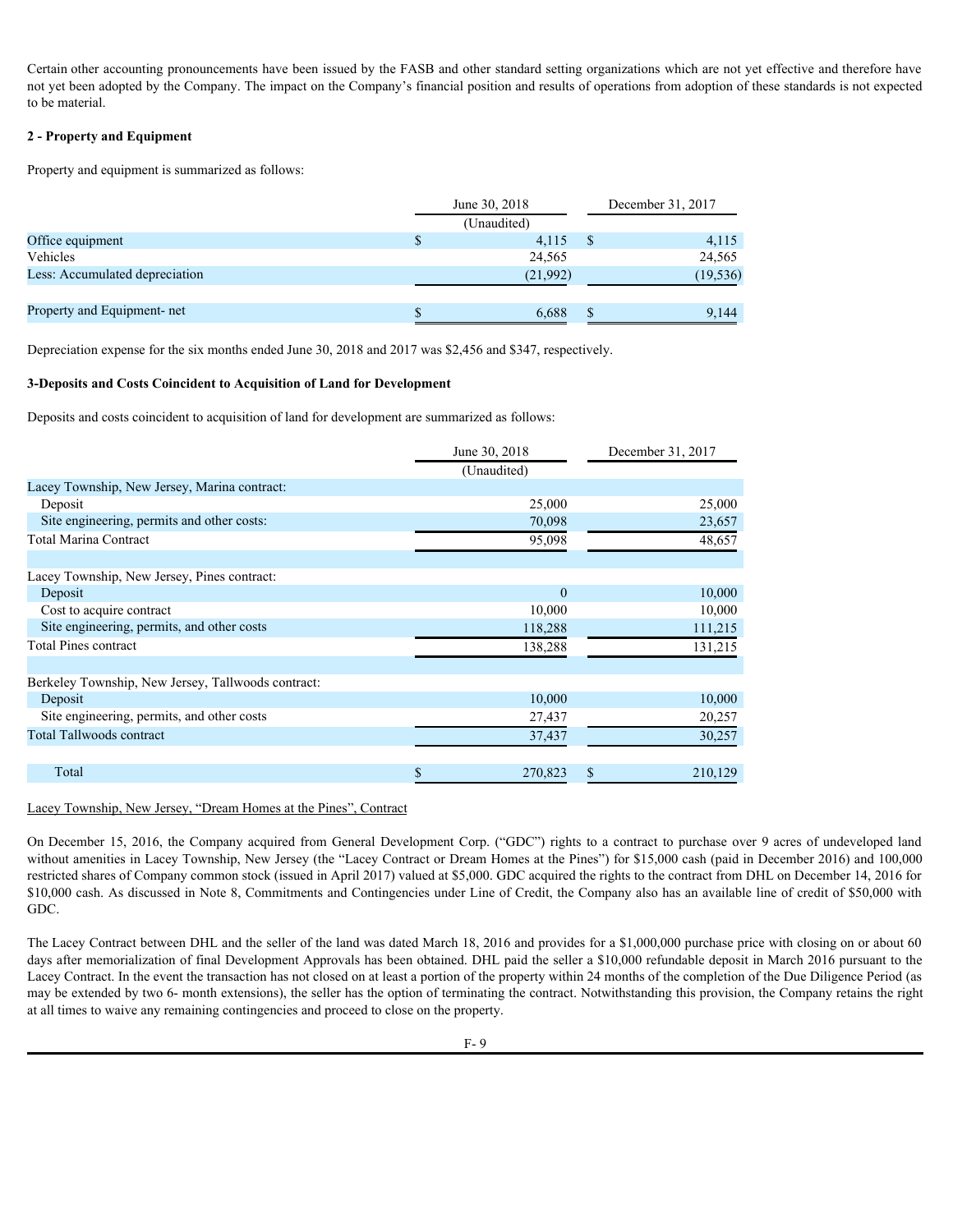At this time, the contract is in good standing and there is no risk of cancellation. As per the contract, the Company is required to close on this property no later than March 18, 2019, which date is inclusive of the 24-month development period, and 2 additional 6-month extensions.

Due diligence for the above property was completed as of May 17, 2016, and all costs were incurred by Dream Homes Ltd., which was in the contract for the property at the time. No additional costs for due diligence have been incurred by the Company, nor are any anticipated. The Company will incur all current costs associated with this property necessary to obtain all approvals, acquire the land, install the infrastructure and prepare the property to commence construction.

In order to obtain all developmental approvals and be prepared to begin installing infrastructure, various permits and engineering work are required. These permits include but are not limited to township subdivision, county, municipal utility authority, CAFRA (NJ Department of Environmental Protection) and NJ Department of Transportation. To date, design engineering has been completed and a CAFRA application has been prepared and submitted to the environmental scientist, along with a check for \$36,750 payable to the NJ DEP. Application for this permit was made in April 2017. As of this date, the CAFRA application has been put on hold pending a determination if the township will be approved by the State of New Jersey for a CAFRA Town Center designation. A permit is expected to be issued in June or July of 2018. A Lacey Township Planning Board meeting was held on December 11, 2017. Additional information was requested from the board and the next meeting will be scheduled upon receipt of outside agency permits and the other requested information. At this time, the contract is in good standing and there is no risk of cancellation. As per the contract, the Company is required to close on this property was later than March 18, 2019, which date is nelusive of the 24-m

It is anticipated that complete development approvals will cost approximately \$50,000 more to complete. In addition to these approval costs and acquisition costs, construction is approximately \$2,090,000 as of June 30, 2018.

The Company may need to seek loans from banks to finance this project. As part of their financing agreements, the banks typically require Vincent Simonelli to personally guarantee these loans. If Mr. Simonelli cannot qualify as a guarantor and there is no one other than him in the Corporation to provide those guarantees, the financing of the deal may be adversely affected. The exact amount of funding required for this particular property is not clear at the present time but will be determined when full approvals have been obtained and the Company is prepared to take title to the property.

#### Berkeley Township, New Jersey, "Dream Homes at Tallwoods", Contract

On March 1, 2017, the Company acquired from DHL rights to a contract to purchase over 7 acres of land in Berkeley Township, NJ (the "Tallwoods Contract or Dream Homes at Tallwoods") for 71,429 restricted shares of Company common stock (issued in April 2017). The Tallwoods Contract between DHL and the seller of the land was dated January 5, 2017 and provides for a \$700,000 purchase price with closing on or about 60 days after final development approvals have been obtained and memorialized. DHL paid the seller a refundable \$10,000 deposit in January 2017 pursuant to the Tallwoods contract.

The due diligence period associated with this property expired on March 4, 2017 and all costs associated with same were paid by Dream Homes Ltd. prior to the expiration date. The Company will incur no further costs related to the due diligence aspect of this purchase. The Company will incur all current and future costs associated with this property necessary to obtain all approvals, acquire the land and prepare the property to commence construction.

The land is currently improved with streets and all public utilities in place. As such, the necessary steps required to bring the property through the approval process involve primarily design engineering. Since the property is on an improved street, a major subdivision application will be filed with the township, which will create 13 conforming buildable lots from the existing single 7-acre parcel. Accordingly, the remaining costs will primarily involve engineering and approval costs, as opposed to costs associated with the installation of infrastructure.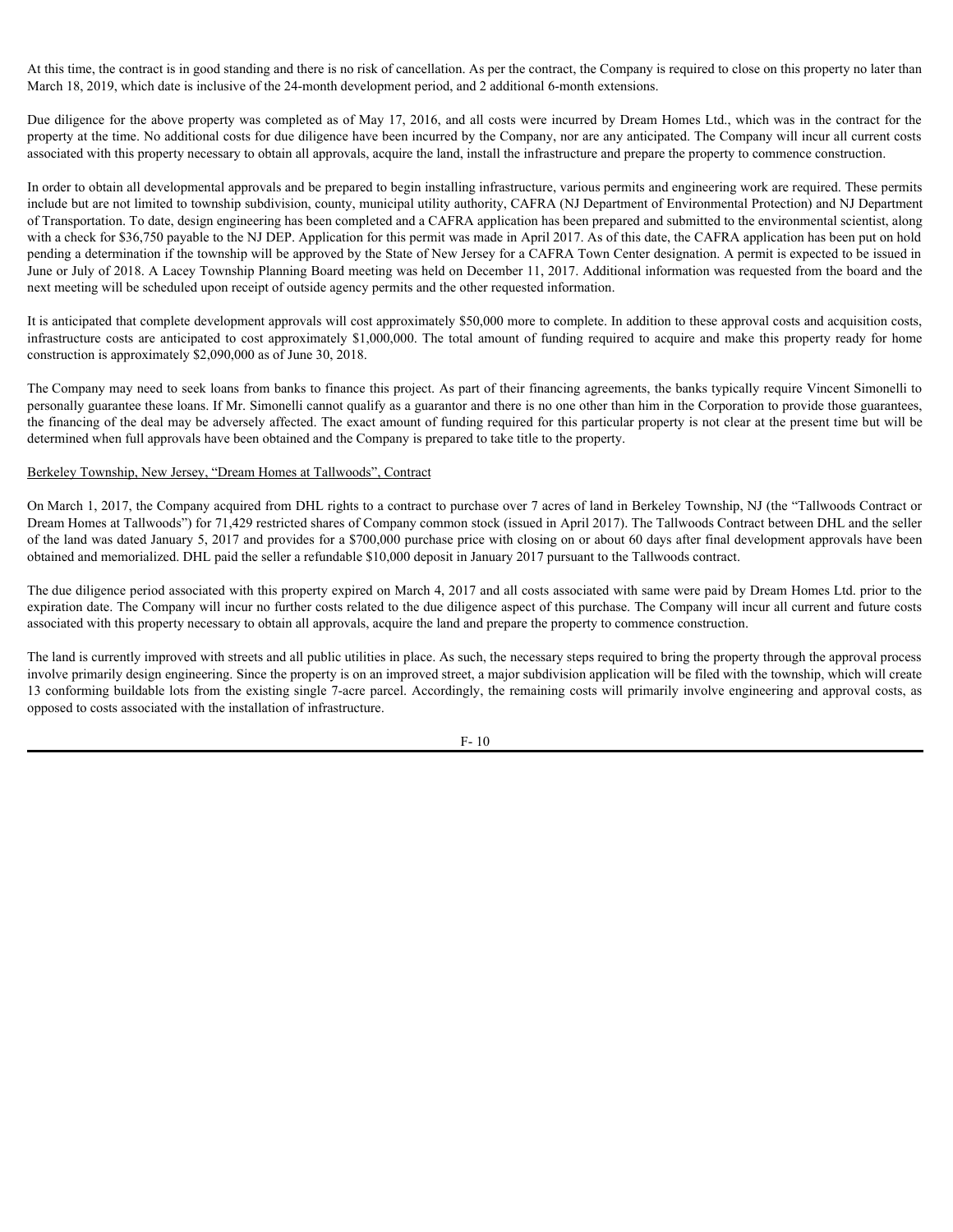At this time, the Company estimates that the total engineering and approval costs will be approximately \$40,000. The amount of money required to purchase the property is \$700,000 of which \$10,000 is currently on deposit. The Company has made application to the Berkeley Township Zoning Board.

extended by two 6-month extensions), the seller has the option of terminating the contract. Notwithstanding this provision, the Company retains the right at all times to waive any remaining contingencies and proceed to close on the property.

At this time, the Company estimates that the total engineering and approval costs will be approximately \$40,000. The amount of money required to purchase the property is \$700,000 of which \$10,000 is currently on deposit. T The Company may need to seek loans from banks to finance this project. As part of their financing agreements, the banks typically require Vincent Simonelli to personally guarantee these loans. If Mr. Simonelli cannot qualify as a guarantor and there is no one other than him in the Corporation to provide those guarantees, the financing of the deal may be adversely affected. The exact amount of funding required for this particular property is not clear at the present time but will be determined when full approvals have been obtained and the Company is prepared to take title to the property. At this time, the Company estimates that the total engineering and approval costs will be approximately \$40,000. The amount of money required to purchase the property is \$700,000 of which \$10,000 is currently on depost. T At this time, the Conquery estimates that the total regineering and sproval constant will be approximately 580,000. The amount of monog required to property is 500,000, the constant of the formula provided by the followed

#### Lacey Township, New Jersey, "Dream Homes at Forked River", Marina Contract

The Company has acquired the rights to a purchase contract via contract assignment for 48 waterfront townhomes with boat slips in Lacey, NJ. The project is property, and is partially improved with all boat slips currently installed, the Department of Transportation permit received and the curb cut from Route 9 in place. The property when completely constructed has a retail value of \$21 million and is expected to begin site improvements in late 2018 or early 2019.

On December 8, 2017, the Company acquired from DHL rights to a contract to purchase over +/- 7.5 acres of land in Lacey Township, NJ (the "Marina Contract or Dream Homes at Forked River") for 162,200 restricted shares of Company common stock (committed but not issued as of May 21, 2018). The Contract between DHL and the seller of the land was dated February 24, 2016 and provides for a \$2,166,710 purchase price with closing on or about 60 days after final development approvals have been obtained and memorialized. DHL paid the seller a refundable \$25,000 deposit in February 2016 pursuant to the Marina contract.

The due diligence period associated with this property expired on May 1, 2016 and all costs associated with same were paid by Dream Homes Ltd. prior to the expiration date. The Company will incur no further costs related to the due diligence aspect of this purchase. The Company will incur all current and future costs associated with this property necessary to obtain all approvals, acquire the land and prepare the property to commence construction.

The land is currently approved for a marina and it is the Company's intention to modify the approvals to a townhome use, as per the ordinance. The property is environmental approvals. Accordingly, the remaining costs will primarily involve engineering, legal and approval costs.

At this time, the Company estimates that the total engineering and approval costs will be approximately \$100,000. The amount of money required to purchase the property is \$2,430,000 of which \$25,000 is currently on deposit.

The Company may need to seek loans from banks to finance this project. As part of their financing agreements, the banks typically require Vincent Simonelli to personally guarantee these loans. If Mr. Simonelli cannot qualify as a guarantor and there is no one other than him in the Corporation to provide those guarantees, the financing of the deal may be adversely affected. The exact amount of funding required for this particular property is not clear at the present time but will be determined when full approvals have been obtained and the Company is prepared to take title to the property.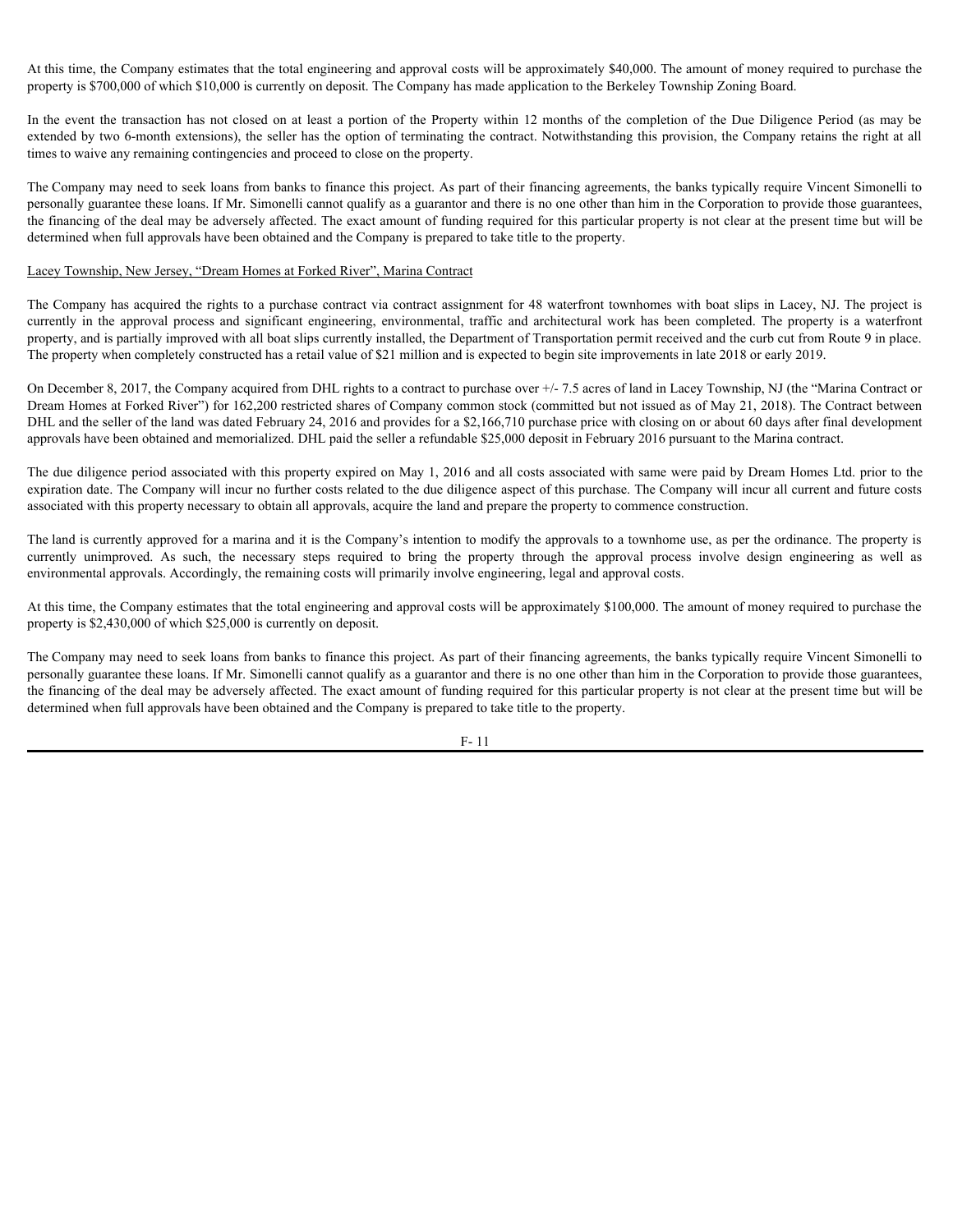#### Little Egg Harbor Township, New Jersey, "Dream Homes at Radio Road", Contract

On March 14, 2018, the Company signed a contract to purchase 4 improved lots in Little Egg Harbor Township, NJ (the "Dream Homes at Radio Road") for a total of \$260,000. The Contract between the Company and the seller of the land provides for a \$65,000 per lot purchase price with closing occurring on a rolling basis, Little Egg Harbor Township, New Jersey, "Dream Homes at Radio Road", Contract<br>On March 14, 2018, the Company signed a contract to purchase 4 improved lots in Little Egg Harbor Township, NJ (the "Dream Homes at Radio Road") acquisition and development funding.

The Company intends to begin construction in the last quarter of 2018 and the homes are projected to sell in the \$350,000 - \$375,000 range.

#### Glassboro Township, New Jersey – Robin's Nest Solar Farm

On May 28, 2018, the Company signed a contract to purchase a 700 KW property to be developed as a solar farm in Glassboro, NJ. The purchase price is \$900,000 and the contract is subject to obtaining funding for the solar array as well as a portion of the purchase price. There is also a PPA (power production agreement) in place with a nursing home adjacent to the property, to purchase the entire electrical output for the next 20 years.

In early August, a funding proposal was submitted to Republic Bank, which is a local lender, and discussions are ongoing. If funding is approved, it is expected that this transaction will close in late 2018.

#### **4-Loans Payable to Related Parties**

Loans payable to related parties is summarized as follows:

| June 30, 2018 |  | December 31, 2017 |  |  |
|---------------|--|-------------------|--|--|
| (Unaudited)   |  |                   |  |  |
| 11,525        |  | 11,525            |  |  |
| 3,118         |  | 3,118             |  |  |
| 100           |  | 100               |  |  |
| 14,743        |  | 14,743            |  |  |
|               |  |                   |  |  |

All the loans above are non-interest bearing and due on demand.

#### **5 - Common Stock Issuances**

On August 18, 2016, Virtual Learning issued 2,000,000 restricted shares of common stock to GPIL in satisfaction of \$20,000 loans payable (see Note 4).

On August 19, 2016 (see Note 1), Virtual Learning issued 2,225,000 restricted shares of common stock to Dream Homes Ltd. for a 4.5% equity interest in Dream Homes Ltd. and certain other assets, at an agreed price of \$.05 per share.

From August 19, 2016 to August 23, 2016 (see Note 1), Virtual Learning issued a total of 2,287,367 restricted shares of common stock to Dream Homes Ltd. for rights to complete 6 in process construction contracts of Atlantic Northeast Construction LLC, a wholly owned subsidiary of Dream Homes Ltd. at an agreed price of \$.05 per share.

On August 19, 2016, Virtual Learning issued 250,000 restricted shares of common stock to Mr. Roger Fidler for legal services. The 250,000 shares were valued at \$2,500 (or \$.01 per share), which amount was expensed in the three months ended September 30, 2016.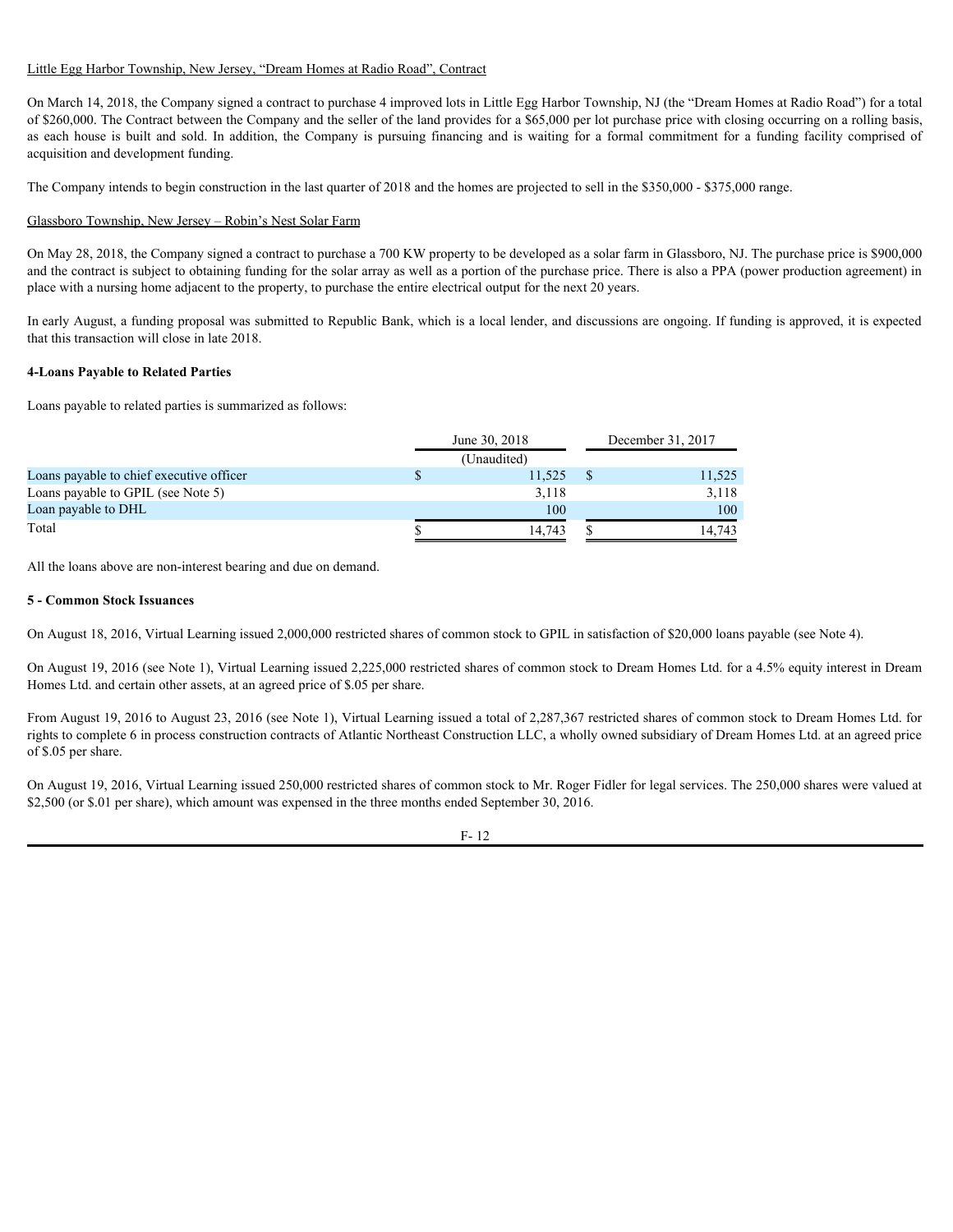On October 13, 2016, DHL assigned 100,000 restricted shares of Company common stock it held to a minority shareholder of DHL. This minority shareholder of DHL had contributed \$100,000 out of approximately \$500,000 in a private placement of common stock of DHL in 2010. In addition, this minority stockholder of DHL also received 275,000 restricted shares from DHL in 2011 for consulting services. Accordingly, the Company has not deemed it appropriate to measure stock-based compensation relating to the 100,000 shares assigned by DHL to its minority stockholder.

On October 21, 2016, Virtual Learning issued 160,000 restricted shares of common stock to an individual for accounting services. The 160,000 restricted shares were valued at \$8,000 (or \$.05 per share), which amount was expensed in the three months ended December 31, 2016.

On December 29, 2016, Virtual Learning issued a total of 326,857 restricted shares of common stock to convertible noteholders for their notes and accrued interest totaling \$65,371.

On December 29, 2016, Virtual Learning issued a total of 180,000 restricted shares of common stock (50,000 shares to the Company's chief executive officer, 50,000 shares to the Company's secretary, 10,000 shares each to our two outside directors, and a total of 60,000 shares to four other individuals, principally DHL employees, for services rendered. The 180,000 shares were valued at \$9,000 (Company officers and outside directors- \$6,000, DHL employees-\$3,000) (or \$.05 per share), which amount was expensed in the three months ended December 31, 2016. On October 13, 2016, DHL assigned 100,000 restricted shares of Company common stock it held to a minority shareholder of DHL. This minority shareholder of DHL in 2010, that committed SY000, on a strip system of Source of On October 13, 2016, DHI, assigned 100,000 centriced shares of Company common stock it held to a minority shareholder of DHI. This universident stock Company and Figure 1017. This minority also restricted shares for DHI, a

On February 22, 2017, DHDC issued 56,000 restricted shares of common stock to Green Chip Investor Relations pursuant to an Investor Relations and Consulting Services Agreement (see Note 8). The 56,000 restricted shares were valued at \$2,800 (or \$.05 per share), which amount was expensed in the three months ended March 31, 2017.

amount of the refundable deposit on land made by DHL to the Seller in January 2017 for the Berkeley Township New Jersey contract (see Note 3).

On March 14, 2017, DHL assigned 275,000 restricted shares of Company common stock it held to the same minority stockholder of DHL that it assigned 100,000 shares of Company common stock on October 13, 2016 (see sixth preceding paragraph).

townhouse development in Lacey Township, NJ (see Note 3).

On July 12, 2017, DHDC issued 40,000 restricted shares of DHDC's common stock to Dream Homes, Ltd. ("DHL") in exchange for vehicles owned by DHL. The transaction reflected \$6,000 net carrying value of the assets on DHL's books at July 12, 2017.

On September 21, 2017, DHL assigned 25,000 restricted shares of Company common stock it held to the Secretary of both DHDC and DHL for services rendered to DHL. Accordingly, no stock-based compensation was recognized by DHDC.

On December 8, 2017, DHDC committed to issue 162,200 restricted shares of common stock to DHL valued at \$48,658 (DHL's historical cost of the assets being assigned), for the assignment of a contract to purchase property from DHL for the Lacey Township New Jersey Pines contract (see Note 3).

On December 11, 2017, DHL assigned 100,000 restricted shares of Company common stock it held to the Company Securities Counsel of both DHDC and DHL in settlement of certain DHL accounts payable due him. Accordingly, no stock-based compensation was recognized by DHDC.

On December 27, 2017, DHDC committed to issue 12,500 restricted shares of DHDC's common stock for cash proceeds of \$ 5,000 at \$.40 per share per the Subscription Agreement.

On December 29, 2017, DHDC committed to issue 27,810 restricted shares of DHDC's common stock for settlement of \$ 11,124 accounts payable at \$.40 per share.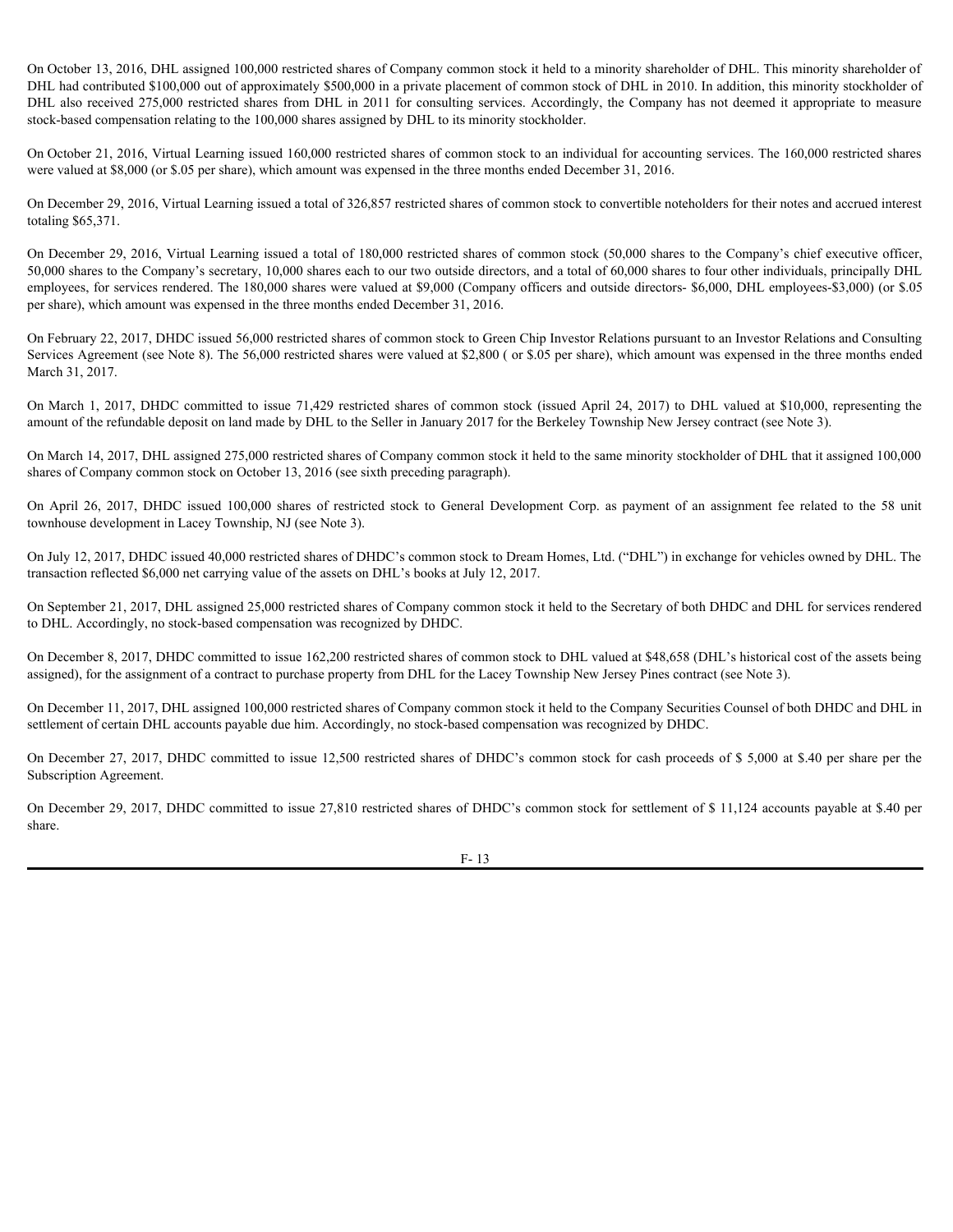subscription agreement.

On January 31, 2018, DHDC committed to issue 16,000 restricted shares of DHDC's common stock for cash proceeds of \$11,400 at \$ .40 per share per the<br>subscription agreement.<br>On February 9, 2018, DHL assigned 40,000 restrict On February 9, 2018, DHL assigned 40,000 restricted shares of Company common stock it held to a minority stockholder of DHL. This minority stockholder of DHL had contributed \$10,000 out of approximately \$500,000 in a private placement of common stock of DHL in 2010. In addition, this minority stockholder of On January 31, 2018, DHDC committed to issue 16,000 restricted shares of DHDC's common stock for cash proceeds of \$11,400 at \$ .40 per share per the subscription agreement.<br>On February 9, 2018, DHL assigned 40,000 restrict DHDC for this assignment of 40,000 shares. On January 31, 2018, DHDC committed to issue 16,000 restricted shares of DHDC's common stock for cash proceeds of \$11,400 at \$.40 per share per the<br>subscription agreement.<br>DHL had contrabled \$10,000 or d approximately \$50 On January 31, 2018, DHTDC committed to issue 16,000 restricted shares of DHTDC's common stock for eash proceeds of S11,400 at \$ -40 per share per the subscription agreement.<br>On Forbany 9, 2018, DHL assigned 49,000 restri

On February 9, 2018, DHL assigned 25,000 restricted shares of Company common stock it held to the Secretary of both DHDC and DHL for accounting and administrative services rendered to DHL. Accordingly, no stock-based compensation was recognized by DHDC for this assignment of 25,000 shares.

On February 9, 2018, DHL assigned 25,000 restricted shares of Company common stock it held to a director of DHDC and service provider to DHL for legal services provided to DHL. Accordingly, no stock-based compensation was recognized by DHDC for this assignment of 25,000 shares.

Agreement.

On May 11 & May 17, 2018 DHDC issued a total of 209,060 restricted shares of common stock valued at \$62,718 to DHL (DHL's historical cost of the assets being assigned), for the assignment of a contract to purchase property from DHL for the Lacey Township Marina parcel contract.

On May 17, 2018, DHL assigned 115,340 restricted shares of Company common stock it held to Jerry Andy Jerad Villecco, a supplier of both DHDC and DHL in authorized but had not been issued.

#### **6 – Income Taxes**

The provisions for (benefit from) income taxes differ from the amounts computed by applying the statutory United States Federal income tax rate (21% in 2018; 35% in 2017)to income (loss) before income taxes.

The sources of the differences follow:

|                                                                 | Six months ended         |  | Six months ended |
|-----------------------------------------------------------------|--------------------------|--|------------------|
|                                                                 | June 30, 2018            |  | June 30, 2017    |
|                                                                 | (Unaudited)              |  | (Unaudited)      |
| Expected tax (benefit)                                          | $(5,812)$ \$             |  | 66,033           |
| State income taxes, net of Federal benefit                      | (1,661)                  |  | 7,974            |
| Non-deductible stock-based compensation                         | 14,275                   |  | 980              |
| Benefit from net operating loss carry forward                   | (6,802)                  |  |                  |
| Provision for Federal income taxes at lower tax rate on taxable |                          |  |                  |
| income under \$50,000                                           |                          |  | (11,781)         |
| Change in valuation allowance                                   |                          |  | (19,315)         |
| Provision for (benefit from) income taxes                       | $\overline{\phantom{0}}$ |  | 43,891           |
|                                                                 |                          |  |                  |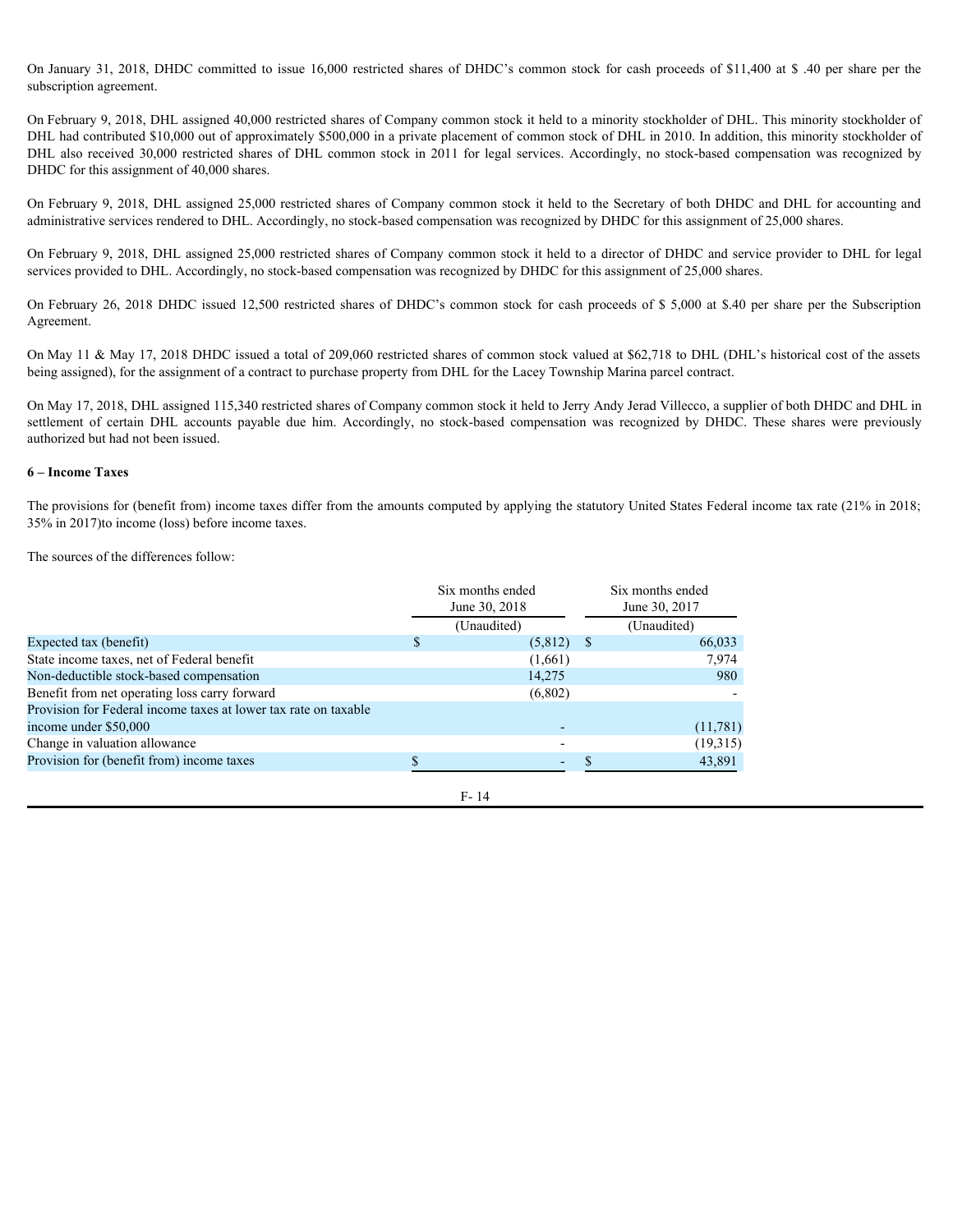| The significant components of DHDC's deferred tax asset as of June 30, 2018 and December 31, 2017 are as follows:                                                                                     |               |                                       |                   |  |
|-------------------------------------------------------------------------------------------------------------------------------------------------------------------------------------------------------|---------------|---------------------------------------|-------------------|--|
|                                                                                                                                                                                                       |               | June 30, 2018                         | December 31, 2017 |  |
|                                                                                                                                                                                                       |               | (Unaudited)                           |                   |  |
| Deferred tax assets:                                                                                                                                                                                  | <sup>\$</sup> |                                       |                   |  |
| Net operating loss carry forward<br>Valuation allowance                                                                                                                                               |               | 57,598 \$                             |                   |  |
| Net deferred tax asset                                                                                                                                                                                |               | (57, 598)<br>$\overline{\phantom{a}}$ | -S                |  |
|                                                                                                                                                                                                       |               |                                       |                   |  |
| At June 30, 2018, the Company has a net operating loss carryforward of approximately \$204,903 which expires in year 2038. Based on management's present                                              |               |                                       |                   |  |
| assessment, the company has not yet determined it to be more likely than not that a deferred tax asset of \$57,598 attributable to the future utilization of the                                      |               |                                       |                   |  |
| \$204,903 net operating loss carryforward will be realized. Accordingly, the company has recorded a 100% allowance against the deferred tax asset in the financial<br>statements as of June 30, 2018. |               |                                       |                   |  |
|                                                                                                                                                                                                       |               |                                       |                   |  |
| Current United States income tax law limits the amount of loss available to be offset against future taxable income when a substantial change in ownership occurs.                                    |               |                                       |                   |  |
| Therefore, the amount available to offset future taxable income may be limited.<br><b>7- Business Segments</b>                                                                                        |               |                                       |                   |  |

#### **7- Business Segments**

The company currently has one business segment which is residential construction, which is further divided into elevation/renovation, demolition and new home construction and new single and multi-family home developments. The residential construction segment is operated through DHDC's wholly owned subsidiary Dream Building, LLC (since August 19, 2016).

As discussed in Note 11 (subsequent events), the Company has signed a contract to purchase a property currently approved for a 700 KW solar farm.

#### **8- Commitments and Contingencies**

#### Construction Contracts

As of June 30, 2018, Dream Building, LLC is committed under 22 construction contracts outstanding with home owners with contract prices totaling \$ 3,545,139 which are being fulfilled in the ordinary course of business. None of these construction projects are expected to take significantly in excess of one year to complete from commencement of construction. The Company has no significant commitments with material suppliers or subcontractors that involve any sums of substance or, of long term duration at the date of issuance of these financial statements.

#### Employment Agreements

On April 28, 2017, DHDC executed an Employment Agreement with its newly appointed Vice President of Business Development. The term of the agreement is from April 28, 2017 to December 31, 2020 and is renewable thereafter at 1-year intervals based on certain sales targets. The agreement provides for compensation based on sales.

$$
F-15
$$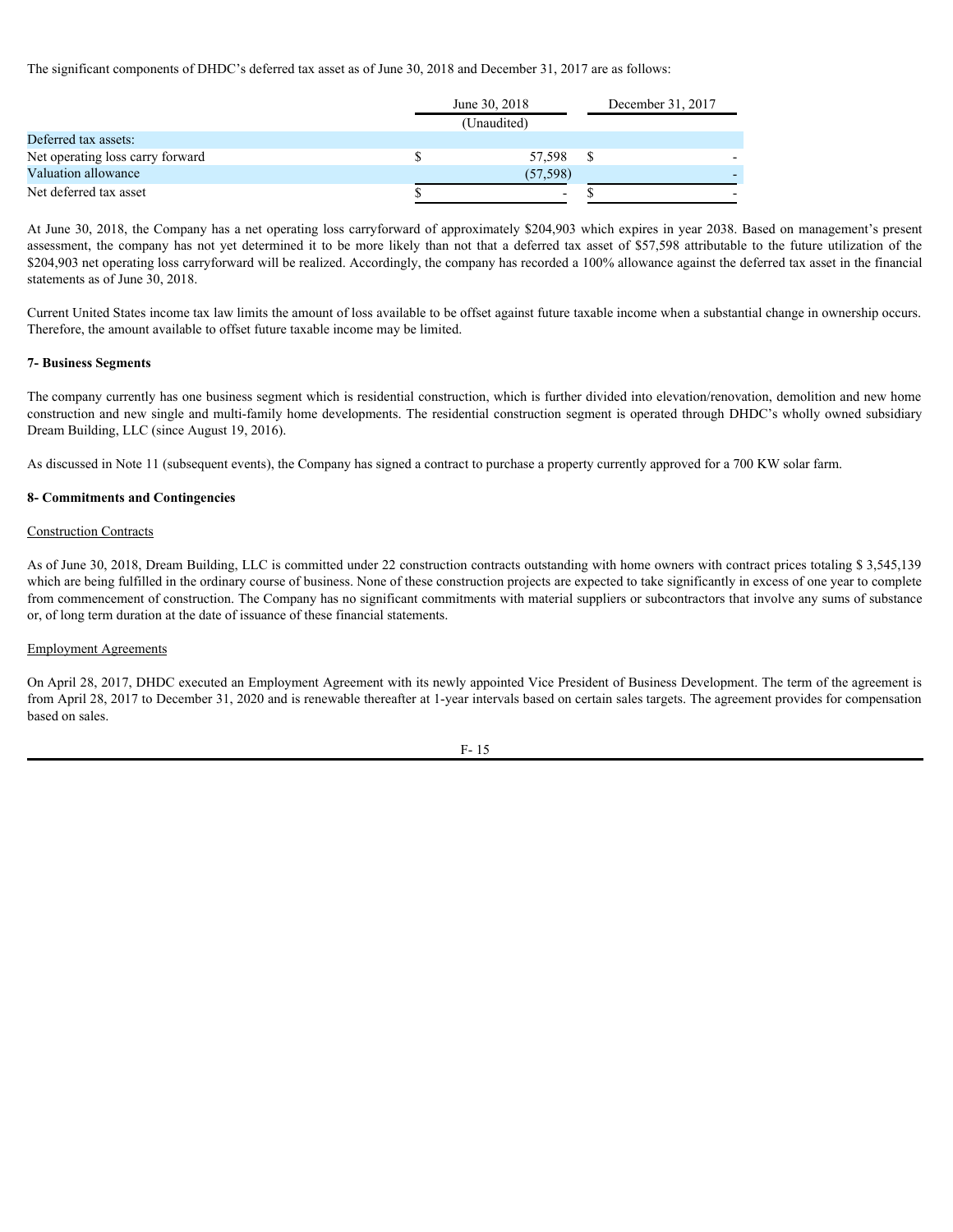On May 8, 2017, DHDC executed an Employment Agreement with its newly appointed Sales Manager. The term of the agreement is from May 8, 2017 to May 8, 2019 and is renewable thereafter at 1-year intervals based on certain sales targets. The agreement provides for compensation based on sales.

For the six months ended June 30, 2018, sales commissions expense pursuant to these two employment agreements were \$56,164.

#### Lease Agreement

On June 20, 2017, DHDC executed a lease for office and storage space located at 2109 Bridge Avenue, Point Pleasant, New Jersey. The term of the Lease is five years from June 20, 2017 to June 20, 2022 with two (2) five (5) year options to renew. The Lease provides for monthly rent commencing August 20, 2017 at On May 8, 2017, DHDC executed an Employment Agreement with its newly appointed Sales Manager. The term of the agreement is from May 8, 2017 to May 8, 2017 to May 8, 2017 to May 8, 2019 and is renewable thereafter at 1-year Assuming DHDC is current in all rent and other charges, DHDC has the option to cancel the Lease with 90 days written notice to Landlord.

In May of 2018, DHDC renegotiated the lease to provide for a monthly payment of \$1,100, which commenced on June 1, 2018.

For the six months ended June 30, 2018, rent expense under this lease agreement was \$12,100.

#### Investor Relations Agreement

On February 10, 2017, the Company entered into an Investor Relations and Consulting Services Agreement with an investor relations firm. The agreement expired on August 31, 2017 and provided for issuance of 56,000 restricted shares of common stock valued at \$2,800 to the investor relations firm (stock issued on February 22, 2017) and \$2,000 per month fees to be paid to the investor relations firm commencing March 2017.

For the six months ended June 30, 2018 and 2017, consulting fees expense under this agreement was \$2,000 and \$4800 respectively.

#### Line of Credit

On September 15, 2016, DHDC established a \$50,000 line of credit with General Development Corp., a non-bank lender. Advances under the line bear interest at a rate of 12% payable monthly and the outstanding principal is due and payable in 60 months. The line is secured by the personal guarantee of the Company's Chief Executive Officer. The agreement to fund automatically renews on a yearly basis if interest payments are current. To date, the Company has received \$20,000 under the line of credit.

#### Private Placement

On November 3, 2017, the Company released a Private Placement Memorandum, which consists of an equity and debt offering for up to \$5,000,000 in new capital. This capital will be utilized for acquisition and development of several of the properties the Company has under contract, as well as expansion into the Florida market. The offering is comprised of Units for sale as well as convertible debt. Each Unit is priced at \$.40 per common share and includes 1 warrant to purchase an additional share of common stock for \$.60 within 3 years of the date of Unit purchase. The convertible debt is offered at an 8% coupon, paid quarterly, has a maturity of 4 years and is convertible at \$.75 per share. The offering was scheduled to close on January 2, 2018 and was extended unchanged by the Company to September 2, 2018.

As of May 21, 2018, the Company has sold a total of 68,810 units and received \$16,400 in cash (\$5,000 in December 2017 for 12,500 units, \$6,400 in January 2018 for 16,000 units and \$5000 in February 2018 for 12,500 units) and was granted a reduction in accounts payable from a lumber vendor of 11,124 for 27,810 units issuable to the vendor as of December 31, 2017.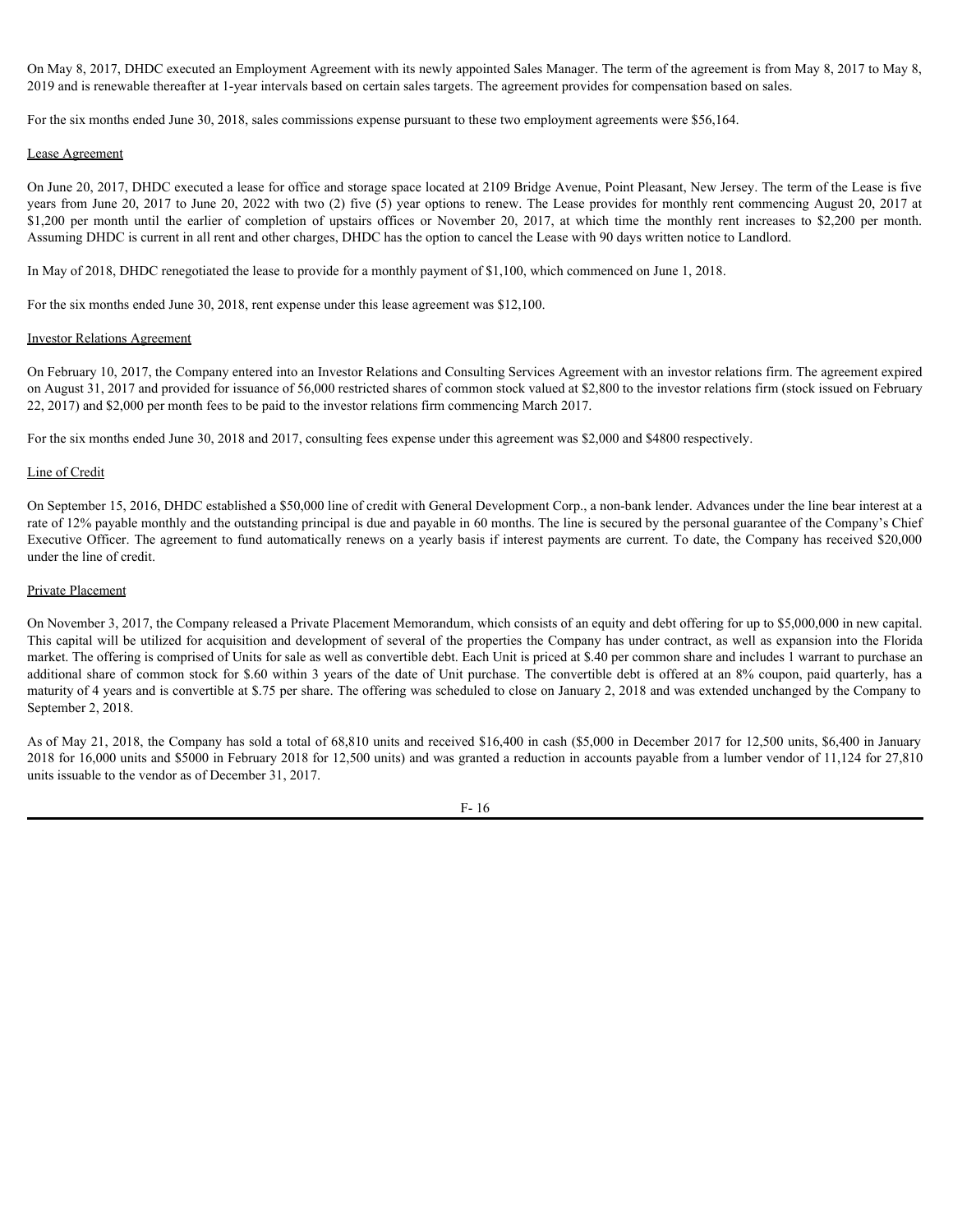#### **9- Related Party Transactions**

#### Dream Homes Ltd. Allocated payroll

The Company uses the services of Dream Homes Ltd. (DHL) personnel for its operations. For the six months ended June 30, 2018 and 2017, selling, general and administrative expenses include \$236,906 and \$217,948, respectively incurred for the Company's estimated share of DHL's gross payroll and payroll taxes for the 2018 period. This amount includes \$38,500 salary paid to the Company's Chief Executive Officer and \$31,200 salary paid to the Company's Secretary and VP of Human Resources. At June 30, 2018, accounts payable and accrued expenses include \$ 81,135 due to DHL for unpaid payroll reimbursement.

#### Office Space

The Company has occupied office space located in Forked River, New Jersey which is owned by an affiliated company. Commencing April 2017, the Company has paid DHL monthly rent of \$2,000 (\$12,000 total for the six months ended June 30, 2018) for this office space.

#### **10- Stock Warrants**

On July 12, 2017, DHDC issued 750,000 stock warrants to various members of Dream Homes & Development Corporation's executive team (including 500,000 to the Company's Chief Executive Officer, 100,000 to the Company's Secretary, and a total of 60,000 to the Company's two other directors and 50,000 to a nonexecutive DHL project manager employee). These Warrants entitle the holder to purchase shares of Dream Homes & Development Corporation at \$0.30 per share through July 20, 2020. These warrants vest to the Holder on a semi-annual basis over a 36-month period contingent upon Holder's continued association with the Company. The \$407,850 total fair value (calculated using the Black Scholes option pricing model and the following assumptions: (1) stock price of \$0.60, (2) exercise price of \$0.30, (3) dividend yield of  $0\%$ , (4) risk-free interest rate of 1.53%, (5) expected volatility of 171%, and (6) term of 3 years) of the 750,000 warrants is being expensed evenly over the 3 years requisite service period of the individuals that were granted these warrants commencing in July 2017. For the six months ended June 30, 2018, stock-based compensation attributable to the warrants was \$ 67,976 using the above Black Scholes option pricing model. 9. Related Party Transactions<br>
Dream Liones Lat. Allocated partial<br>
The Lonepay use absents we collected by 100 Mappale and covered we are of Covered by the Strangel share and allow Covered agrees included 28, 2018, and al

Included within the 750,000 warrants described in the preceding paragraph are 20,000 warrants issued to the Company's Vice President of Business Development preceding paragraph are 20,000 warrants issued to the Company's Sales Manager that are not covered by the Employment Agreement dated May 8, 2017 described in Note 8.

In addition to the 750,000 warrants issued on July 12, 2017 per above, the company issued a total of 68,810 warrants in connection with the Private Placement described above in Note 8. The warrants are exercisable into common stock at an exercise price of \$ .60 per share for a period of 3 years commencing from the respective issuance dates of these warrants.

#### **11- Subsequent Events**

On July 3, 2018 the Company borrowed \$60,000 from 3 private lenders in equal amounts of \$20,000 each. These lenders were Richard Pezzullo, who is also a director and stockholder of DHDC, Dream Homes Ltd., who is a stockholder in DHDC and General Development Corporation, which is a private lender. Terms for each note are identical. Notes bear interest at 12% APR and mature in 6 months, with the right to extend as needed.

On July 10, 2018, the Company closed on the purchase of a a single-family water view home in Ocean Township, NJ for \$68,000. The home is in need of elevation and renovation, which is expected to cost an additional \$125,000.

It is the Company's intention to renovate and sell the property. The property is expected to sell to a 3<sup>rd</sup> party purchasers for approximately \$350,000.

On July 23, 2018, the Company signed a contract to purchase 2.3 acres of improved/unimproved property in Berkeley Township, NJ. The property was previously approved by the township for 12 duplex residential units. The purchase price is \$370,000, for which the company has paid \$5,000 deposit to be held in escrow on signing of the contract.

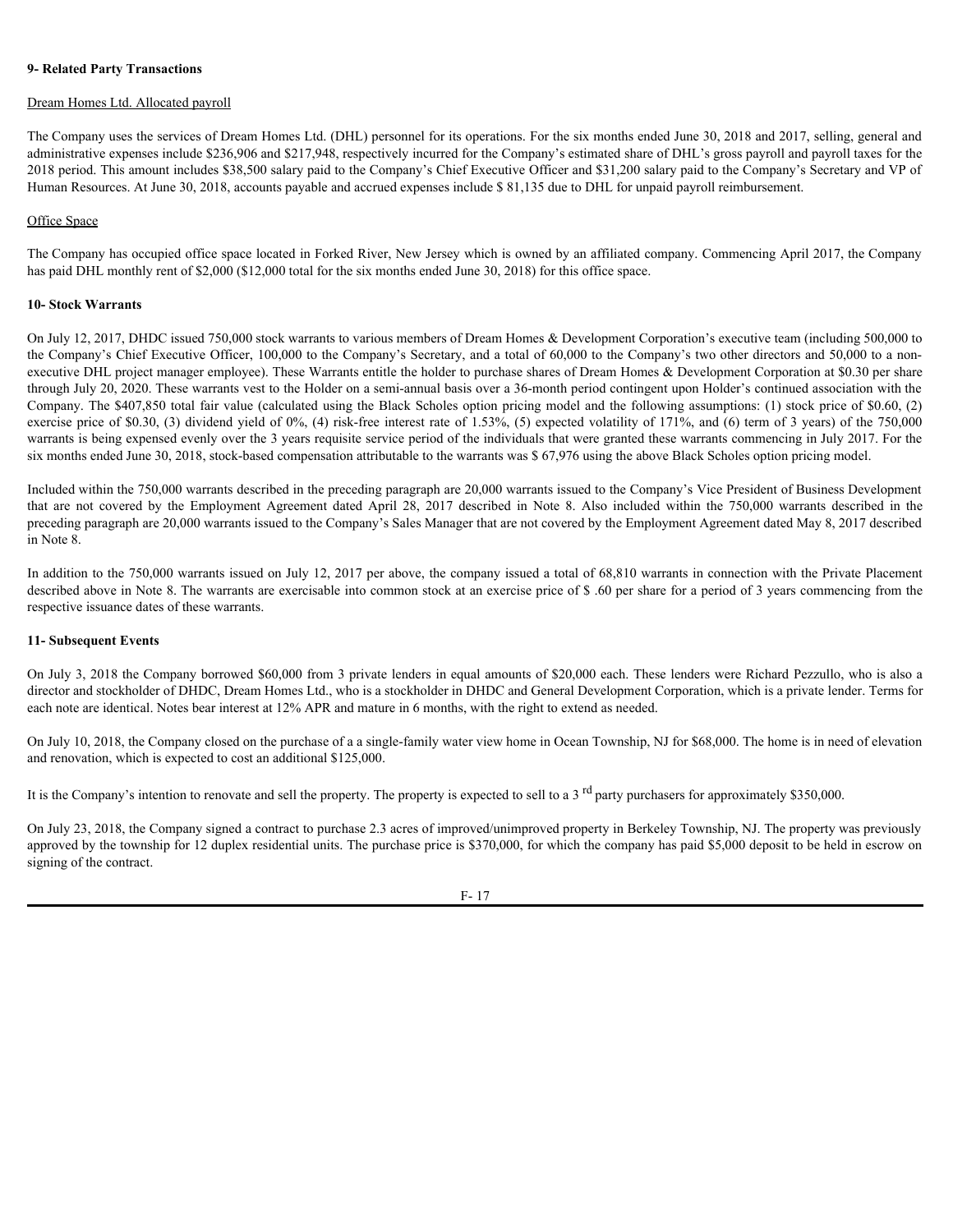#### <span id="page-19-0"></span>**ITEM 2. Management's Discussion and Analysis of Financial Condition and Results of Operations.**

**Management's Discussion and Analysis of Financial Condition and Results of Operations.**<br>This Quarterly Report on Form 10-Q and other written reports and oral statements made from time to time by the Company may contain so "forward-looking statements," all of which are subject to risks and uncertainties. One can identify these forward-looking statements by their use of words such as TTEM 2. Management's Discussion and Analysis of Financial Condition and Results of Operations.<br>
This Quarterly Report on Form 10-Q and other written reports and oral statements made from time to time by the Company may con comparable terminology. One can identify them by the fact that they do not relate strictly to historical or current facts. These statements are likely to address the Company's growth strategy, financial results and product and development programs. One must carefully consider any such statement and should understand that many factors could cause actual results to differ from the Company's forward-looking statements. These factors include inaccurate assumptions and a broad variety of other risks and uncertainties, including some that are known and some that are not. No forward-looking statement can be guaranteed and actual future results may vary materially. The Company does not assume the obligation to update any forward-looking statement. One should carefully evaluate such statements in light of factors described in the Company's filings with the SEC, especially the Company's Annual Report on Form 10-K and the Company's Quarterly Reports on Form 10-Q. In various filings the Company has identified important factors that could cause actual results to differ from expected or historic results. One should understand that it is not possible to predict or identify all such factors. Consequently, the reader should not consider any such list to be a complete list of all potential risks or uncertainties. **TTEM 2. Management's Discussion and Analysis of Financial Condition and Results of Operations.**<br>
This Quartery Report on Form 10-Q and other written reports and oral statements made from time to time by the Company rany **ITEM 2. Management's Discussion and Analysis of Financial Condition and Results of Operations.**<br>
This Quarterly Report on Form 10-Q and other written reports and one datements made from time to time by the Company may co This Quartery Report on Form 10-Q and other written reports and onlineatents made from time to three hy the Compary are youthin so-called<br>"Specific plate and in the follochalo stable caused contentions. Note can identify

#### **Use of Terms**

Corporation (DHDC),

#### **PLAN OF OPERATION**

#### **Overview Overview** *Overview*

Building on a history of over 1,500 new homes built, the management of Dream Homes & Development Corporation has positioned the company to emerge as a rapidly growing regional developer of new single-family subdivisions as well as a leader in coastal construction, elevation and mitigation. In the six years that have passed since Superstorm Sandy flooded over 30,000 owner-occupied homes, Dream Homes has helped hundreds of homeowners build new homes or rebuild or raise their homes to comply with new FEMA requirements. While other builders have struggled to adapt to the changing market and complex Federal, State and local regulations involved with coastal construction in Flood Hazard Areas, Dream Homes has excelled. As many of our competitors have failed, Dream Homes has developed a reputation as the region's most trusted builder and has even become known as the "rescue" builder for homeowners whose projects have been homeowners along the New Jersey coastline to elevate their homes, Dream Homes is positioned to capitalize on this opportunity for substantial revenue growth. of factor) states in the Coupage influe with the SFC, operative disc Constrainers of means and level on every interest and the state of the construction be compatible population of the state of the data of construction and

Management recognized that the effects of Super Storm Sandy, which occurred on 10/29/12, would be far reaching and cause an almost unlimited demand for construction services, as well as specific construction information. Due to the damage caused by the storm, as well as the material changes in the FEMA flood maps which now require over 30,000 homeowners along the New Jersey coastline to elevate their homes, management feels that focusing on the construction field will continue to provide a stable revenue stream for the company.

In addition to the New Jersey market, the Company, through its Dream Building LLC subsidiary, has become licensed in Florida to pursue recent opportunities for primarily in the southwest portion of the state, between Naples and Cape Coral.

Dream Building LLC. operates as a wholly owned subsidiary of Dream Homes and Development Corporation and continues to pursue opportunities in the real estate field, specifically in new home construction, home elevations and renovations. The amount of these projects currently under contract as of June 30, 2018 is \$3,545,139.

In addition to the above projects, which are in process, Dream Building LLC has also estimated an additional \$5,300,000 worth of residential construction projects and added over 200 active prospects to its data base. All of these prospects are prime candidates for educational videos and short books on specific construction and rebuilding topics, as well as candidates for rebuilding projects to be built under the Dream Building LLC division.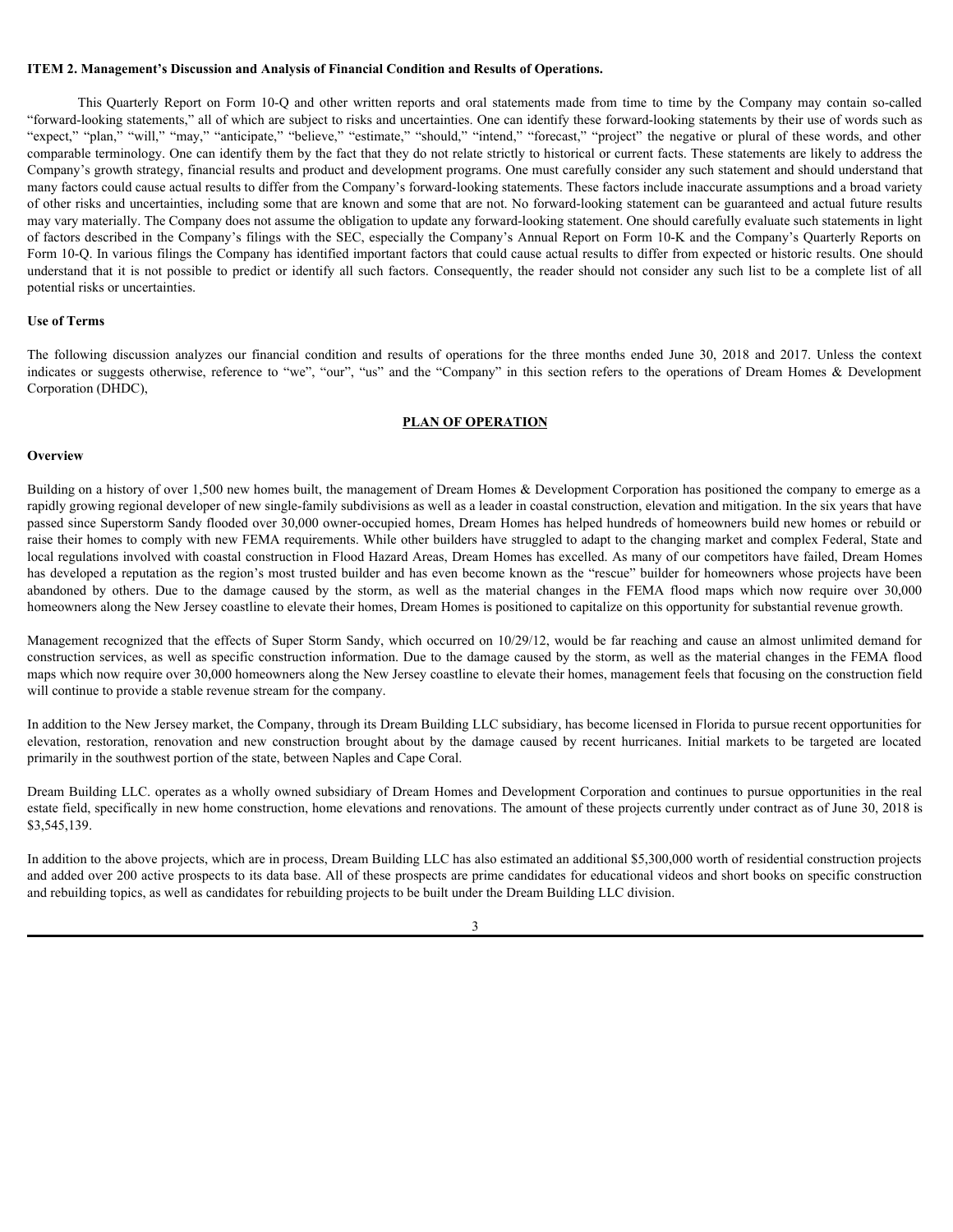In addition to the projects which the Company currently has under contract for elevation, renovation, new construction and development, there are a number of In addition to the projects which the Company currently has under contract for elevation, renovation, new construction and development, there are a number of parcels of land which the Company has the ability to secure, whe opportunities for development and construction potential on the order of an additional 400 - 800 lots and/or residential units to be developed and built within an approximate time horizon of 5 years.

#### **Properties currently under contract to purchase and in the development stage**

Dream Homes is in contract and under development for a parcel which will yield 58 new townhomes in the Ocean County NJ area. This acquisition was made for common stock and occurred in the 4th quarter of 2016. This property is currently in the approval process. This development project is scheduled to begin in late 2018 or early 2019 and is projected to add approximately \$13,000,000 to the Company's gross sales, through its Dream Building LLC division.

The Company has received preliminary CAFRA approval for the 58-unit townhouse development. A planning board hearing for preliminary and final site plan and In addition to the projects which the Company currently has under contract for elevation, renovation, new construction and development, there are a number of<br>paperturies for development and construction potential on the or Currently, the property is subject to an application with the state planning commission to be designated as a CAFRA Town Center property, which will enable greater density. As such the planning board has agreed to reschedule the hearing pending passage of this planning zone by New Jersey. It is anticipated that this project will be heard again on the June or July 2018 meeting. Sales at retail for this development should be in the \$16 million-dollar range. In addition to the projects which the Company currently has under contract for elevation, renovation, new construction and development, there are a numbe of properations for dared virtue Company has the ability to secure,

development project is scheduled to begin in late 2018 and is projected to add approximately \$4,500,000 to the Company's gross sales, through its Dream Building LLC division.

Dream submitted a use variance application to the Board of Adjustment for approval for 13 single family lots, which are fully improved. This application was deemed complete by the town engineer and was head on April 11, 2018. The zoning board refused to rule on the application, and instructed the company to make application to the planning board. A planning board application will be made during the month of June 2018, with the intention to be heard at the July hearing. The construction start date is estimated for late 2018 and these homes are planned for high-efficiency construction techniques, including passive solar roof panels, insulation of R50 in walls and ceilings, low-flow toilets and faucets and LED lighting throughout. Sales at retail for this development are projected to be in the \$4 million-dollar range.

The Company has signed a letter of intent and a contract will be signed to acquire the rights to a purchase contract via contract assignment for 48 waterfront townhomes with boat slips in Lacey, NJ. The project is currently in the approval process and significant engineering, environmental, traffic and architectural work has been completed. The property is partially improved with all boat slips built. It has a retail value of \$21 million and is expected to start in late 2018 or early 2019.

On July 10, 2018, the Company closed on the purchase of a single-family waterview home in Ocean Township, NJ for \$68,000. This purchase was made for cash. The home is in need of elevation and renovation, which is expected to cost an additional \$125,000.

It is the Company's intention to renovate and sell the property. The property is expected to sell to a 3<sup>rd</sup> party purchasers for approximately \$350,000. A term sheet has been received from a lender in the amount of \$200,000.

On May 28, 2018, the Company signed to contract to purchase 2.3 acres of property in Berkeley Township, NJ. The property was previously approved for 12 duplex residential units. The proposed purchase price is \$370,000.

#### **Properties in discussion with signed letters of intent, not in contract**

A revised 3<sup>rd</sup> letter of intent (LOI) has just been offered to acquire 70 townhouse lots in Ocean County, NJ and it is Management's opinion that this property is moving forward to contract.. This property is approved and unimproved. The project is slated to begin in the last quarter of 2018 and has a retail value of \$17 million.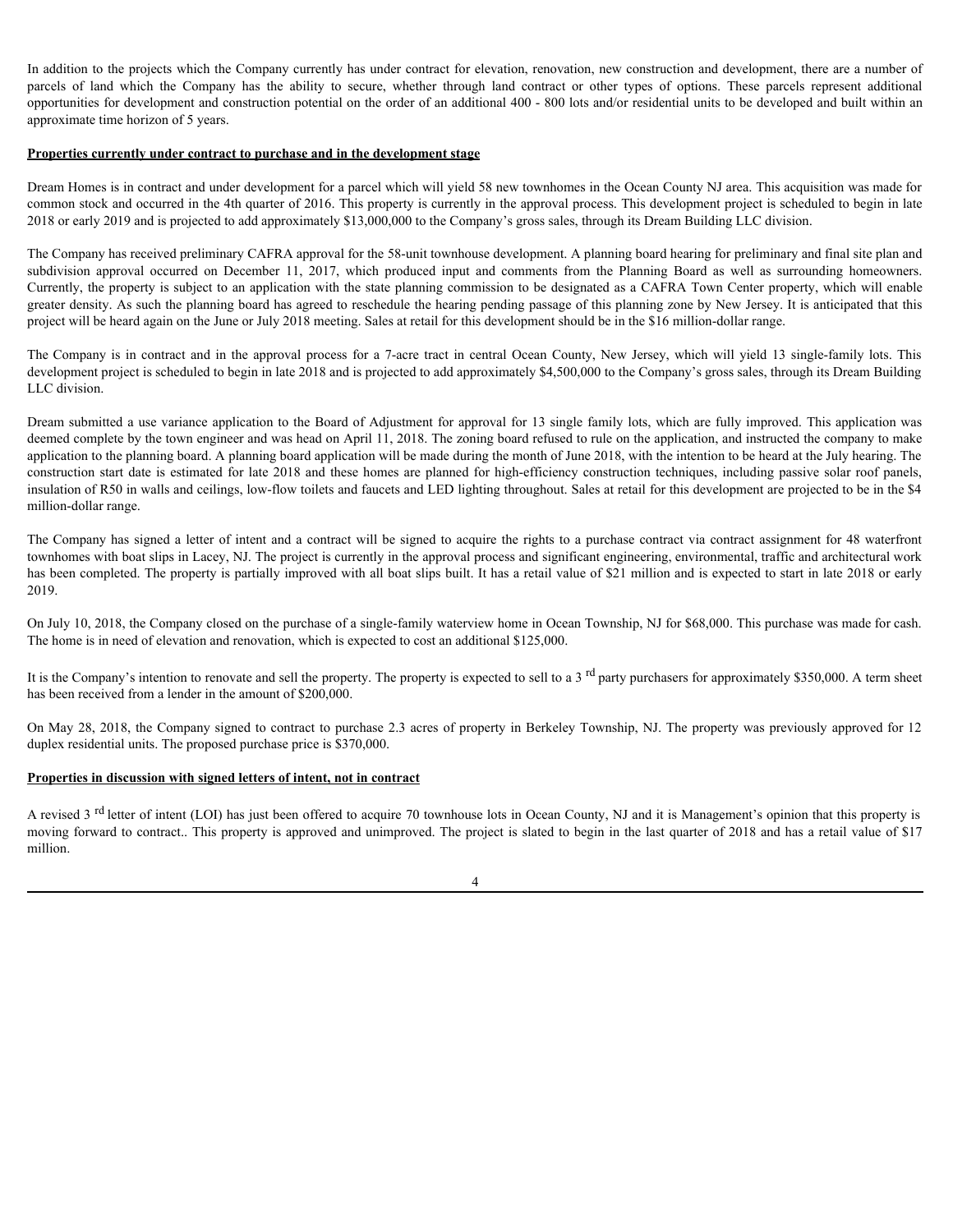A signed LOI has been offered to build 80 single family lots in Mickleton, NJ to begin early to middle 2018 with a retail value of \$50 million This property is approved and partially improved.

Discussions have been occurring since December of 2017 and a signed letter of intent has been offered to acquire property to develop 102 townhome units in southern Ocean County, NJ. This property was originally in contract and under development by the Company's management team during the 2006-2009 period, at which time the project was not finalized due to the financial crisis of 2009. As such, a large amount of engineering, environmental, traffic and architectural work has been completed. It is Management's opinion that this property is moving forward to contract. This property is not fully approved and is unimproved. The project is slated to begin in late summer of 2019 and has a retail value of \$23 million. A signed LOI has been offered to baild 80 single firmly jots in Mickleton, NJ to begin early to middle 2018 with a retail value of \$50 million. This property is approved and partially improved.<br>Docussions have been cocurr A signed LOI has been offered to build 80 single family lest in Mickleton, NJ to begin early to middle 2018 with a reductively also proved and partial visitored and partial visitored and partial visitored in Decembent Occo A signed LO has lead of food to build 80 single family lets in Michleton, NJ to begin early by middle 2018 with a related the Company interest of the Company of Decembent for Company interest of Decembent County Best cont A signed LOC has been effects to build \$0 single family lets in Mickleno, NI to begin endy to niddic 2018 with a representation of public and the system public. This public means the contract is a signed about the company

On May 3, 2018, the Company submitted a signed letter of intent to purchase 5.5 acres of property in Gloucester County, which is currently approved for an 108 unit apartment complex. in the amount of \$1,080,000. The Company has received verbal agreement and signed a contract on May 20, 2018.

On May 17, 2018, the Company submitted a signed contract to purchase a 700 KW property to be developed as a solar farm in Glassboro, NJ. The purchase price is \$700,000 and the contract is subject to obtaining funding for the solar array as well as a portion of the purchase price. There is also a PPA (power production agreement) in place with a nursing home adjacent to the property, to purchase the entire electrical output for the next 20 years.

The contract was signed on May 24, 2018 and funding proposals have been sent to local banks.

These new developments with offered, signed letters of intent, as well as the four developments that we have under contract and in development represent over elevation/renovation division of the business. Management is very positive about these new developments, as well as the cutting-edge construction technologies being employed to create healthier, safer, more energy efficient homes.

Dream Homes has experienced solid growth in both the new home and elevation divisions, as well as strong additions to our personnel infrastructure, which are increased client selections throughout our entire region.

contracts. Referrals about Dream Homes are also being generated from many industry professionals, such as architects, engineers and attorneys, who've either had clients with abandoned projects or simply want to retain Dream due to superior performance and reliability.

The phrase 'The Region's Most Trusted Builder' accurately describes the company, and is becoming increasingly well known to homeowners in need of elevation & renovation work. The management team has never failed to complete a project in over 25 years in the industry.

The Company's business model over the last year has been focused on increasing the new home and new development portion of our business, until it represents In the completed in the Mongement's comic at the property is mostly for our product in the form of the company is the form of 20% and its mean of 20% and its entirely and the company and its entirely and its company subsi elevation/renovation work. The Company has enjoyed steady growth in the renovation/elevation portion of the company and anticipates that by year end 2018 each part of the company (new homes and elevation work) will represent 50% of total revenue. By mid-year 2019, new home construction and development should represent over 70% of revenue. On May 17, 2018, the Company submitted a signed contract to purchase 2700 KW property to be developed as a solut from it Glustome, MJ. The purchase proportion is 9000000 and the contract is able specifical selective in su

number of homes affected by Storm Sandy that will need to be raised or demolished and rebuilt is in excess of 30,000 homes, of which less than 10,000 have been rebuilt. This remaining combined market for new construction and elevation projects in the Company's market area is estimated to be in the range of \$3.4 billion dollars. The company anticipates being able to efficiently address 5% - 10% of this market. Dream Homes' potential operations include the development and sale of a variety of residential communities, including construction of semi-custom homes, entry-level and first time move-up single-family and multi-family homes.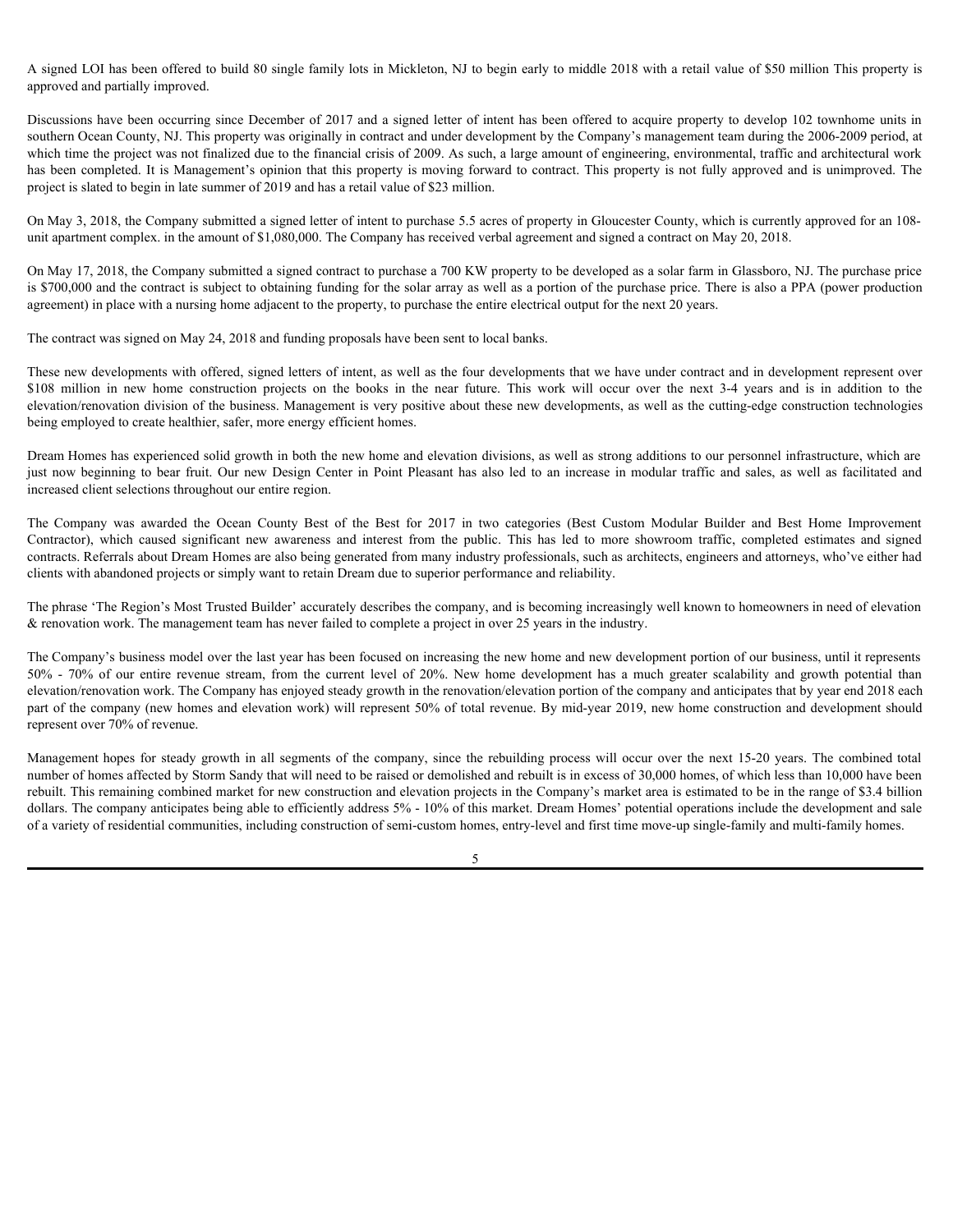Among the Company's other assets that are currently held, are the rights to operate the educational construction seminar known as "Dream Homes Nearly Famous Rebuilding Seminar", as well as the informational blog known as the "Dream Homes Rebuilding Blog."

seminar has been presented steadily since early 2013, and is designed to educate and assist homeowners in deciphering the confusion about planning and executing complex residential construction projects.

Among the Company's other assets that are currently held, are the rights to operate the educational construction seminar known as "Dream Homes Nearly Famous Rebuilding Seminar", as well as the informational blog known as t Due to the opportunities afforded by the market conditions, Dream Homes and Development Corporation as well as Dream Building LLC, which operates as a wholly owned subsidiary of Dream, will continue to pursue opportunities in the construction and real estate field, specifically in new home construction, home elevations and renovations.

#### **RESULTS OF OPERATIONS – DREAM HOMES & DEVELOPMENT CORPORATION**

The summary below should be referenced in connection with a review of the following discussion of our results of operations for the six months ended June 30, 2018 and 2017.

#### **STATEMENTS OF OPERATIONS Unaudited**

|                                                                                                  | Six months ended<br>June 30, 2018 |              | Six months ended<br>June 30, 2017 |
|--------------------------------------------------------------------------------------------------|-----------------------------------|--------------|-----------------------------------|
|                                                                                                  | Unaudited                         |              | Unaudited                         |
| Revenue:                                                                                         |                                   |              |                                   |
| Construction contracts                                                                           | 1,299,477                         | $\mathbf S$  | 1,761,871                         |
| Total revenue                                                                                    | 1,299,477                         |              | 1,761,871                         |
| Cost of construction contracts                                                                   | 707,192                           |              | 1,232,975                         |
| Gross profit                                                                                     | 592,285                           |              | 528,896                           |
| <b>Operating Expenses:</b>                                                                       |                                   |              |                                   |
| Selling, general and administrative, including stock based compensation of \$67,976 and \$2,800, |                                   |              |                                   |
| respectively                                                                                     | 617,506                           |              | 339,887                           |
| Depreciation expense                                                                             | 2,456                             |              | 347                               |
| Total operating expenses                                                                         | 619,962                           |              | 340,229                           |
| Income (loss) from operations                                                                    | (27,677)                          |              | 188,667                           |
| Other expenses (income):                                                                         |                                   |              |                                   |
| Interest expense                                                                                 |                                   |              |                                   |
| Consulting fee income                                                                            |                                   |              |                                   |
| Total other expenses (income)                                                                    |                                   |              |                                   |
| Net income (loss) before income taxes                                                            | (27, 677)                         |              | 188,667                           |
| Provision for income tax (expense)                                                               |                                   |              | (43, 891)                         |
| Net income (loss)                                                                                | (27, 677)                         |              | 144,776                           |
| Basic and diluted income (loss) per common share                                                 | \$<br>(.00)                       | $\mathbb{S}$ | .01                               |
| Weighted average common shares outstanding-basic and diluted                                     | 24, 247, 374                      |              | 23,836,735                        |
| The accompanying notes are an integral part of these financial state                             |                                   |              |                                   |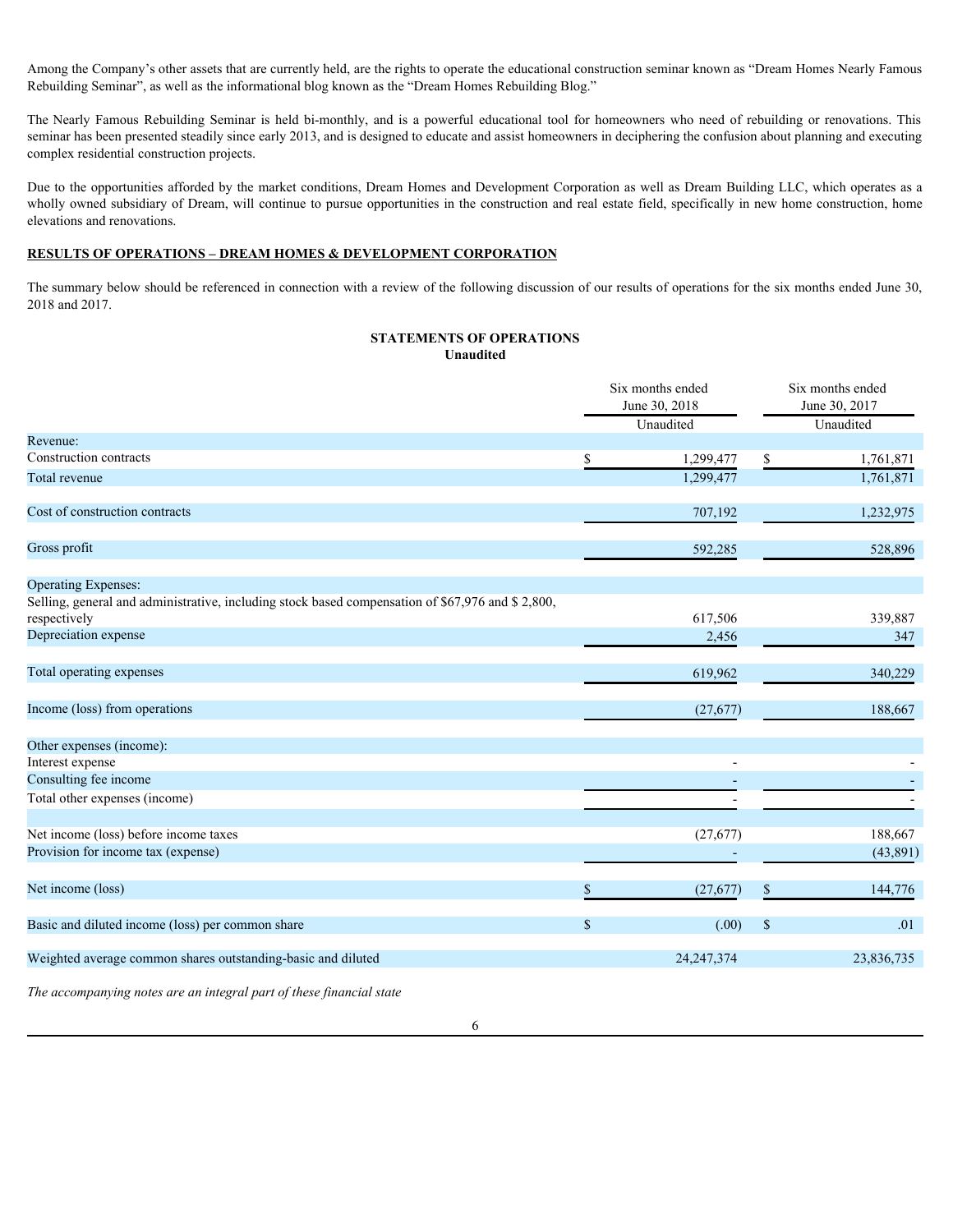#### **Results of Operations - Comparison for the six months ended June 30, 2018 and 2017.**

#### *Revenues*

weather and other working conditions.

#### *Cost of Sales*

**Results of Operations - Comparison for the six months ended June 30, 2018 and 2017.**<br> **Revenues**<br>
For the six months ended June 30, 2018 and 2017, revenues were \$1,299,477 and \$1,761,871 respectively. The decrease in reve For the six months ended June 30, 2018 and 2017, cost of construction contracts were \$707,192 and \$1,232,975, respectively. This decrease of \$525,783 was due mainly to less production.

#### *Operating Expenses*

Operating expenses increased \$279,733 from \$340,229 in 2017 to \$619,962 in 2018. The increase is mainly attributable to warrant expense of \$67,976, that wasn't established in the first quarter of 2017, and an increase in sales commissions of \$59,022.

#### **Liquidity and Capital Resources**

As of June 30, 2018 and December 31, 2017, our cash balance was \$244,389 and \$248,056, respectively, total assets were \$991,545 and \$774,212, respectively, and total current liabilities amounted to \$685,021 and \$546,435, respectively, including loans payable to related parties of \$14,743 and \$14,743, respectively. As of June 30, 2018 and December 31, 2017, the total stockholders' equity was \$308,524 and \$227,773, respectively. We may seek additional capital to fund potential costs associated with expansion and/or acquisitions.

#### *Inflation*

The impact of inflation on the costs of our company, and the ability to pass on cost increases to its subscribers over time is dependent upon market conditions. We are not aware of any inflationary pressures that have had any significant impact on our operations since inception, and we do not anticipate that inflationary factors will have a significant impact on future operations.

#### **OFF-BALANCE SHEET ARRANGEMENTS**

We do not maintain off-balance sheet arrangements nor do we participate in non-exchange traded contracts requiring fair value accounting treatment.

#### <span id="page-23-0"></span>**Item 3. Quantitative and Qualitative Disclosures About Market Risk.**

Not applicable.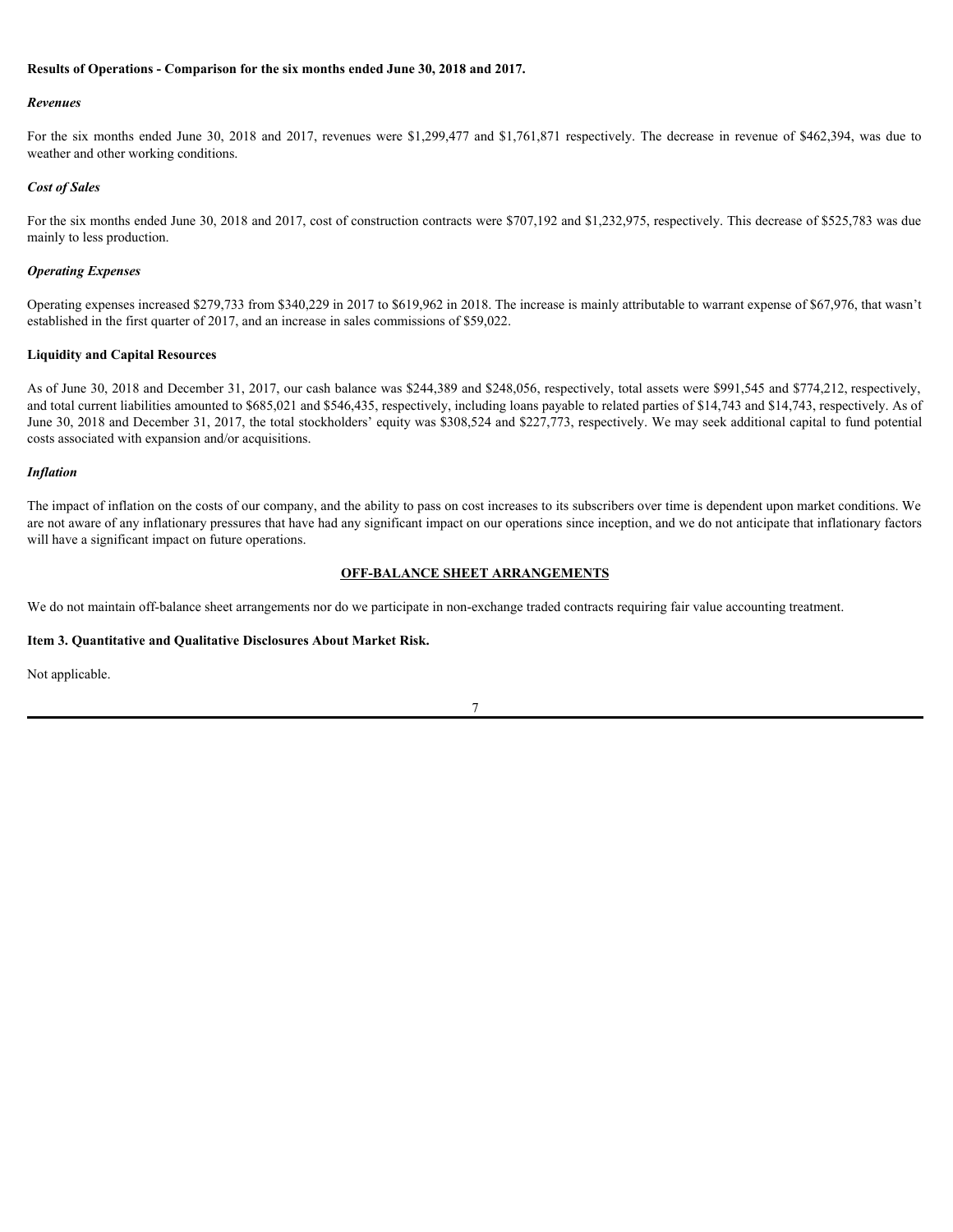#### <span id="page-24-0"></span>**Item 4. Controls and Procedures.**

#### *Disclosure Controls and Procedures*

The Company has adopted and maintains disclosure controls and procedures that are designed to provide reasonable assurance that information required to be disclosed in the reports filed under the Exchange Act, such as this Form 10-Q, is collected, recorded, processed, summarized and reported within the time periods **Item 4. Controls and Procedures.**<br> *Disclosure Controls and Procedures*<br>
The Company has adopted and maintains disclosure controls and procedures that are designed to provide reasonable assurance that information required information is accumulated and communicated to management to allow timely decisions regarding required disclosure. As required under Exchange Act Rule 13a-15, the Company's management, including the Principal Executive Officer and Principal Financial Officer, has conducted an evaluation of the effectiveness of disclosure controls and procedures as of the end of the period covered by this report. Based upon that evaluation, the Company's President concluded that the Item 4. Controls and Procedures.<br>
Disclosure Controls and Procedures<br>
The Company has adopted and maintains disclosure controls and procedures that are designed to provide reasonable assurance that information required to Company files or submits under the Exchange Act, is recorded, processed, summarized and reported, within the time periods specified in the SEC's rules and forms, and that such information is accumulated and communicated to the Company's management, including the Company's President, as appropriate, to allow timely decisions regarding required disclosure.

#### <span id="page-24-1"></span>**PART II - OTHER INFORMATION**

<span id="page-24-7"></span><span id="page-24-6"></span><span id="page-24-5"></span><span id="page-24-4"></span><span id="page-24-3"></span><span id="page-24-2"></span>

| Item 1. Legal Proceedings.                                                                                               |
|--------------------------------------------------------------------------------------------------------------------------|
| None.                                                                                                                    |
| Item 2. Unregistered Sales of Equity Securities and Use of Proceeds.                                                     |
| None.                                                                                                                    |
| Item 3. Defaults upon Senior Securities.                                                                                 |
| None.                                                                                                                    |
| Item 4. Mine Safety Disclosure                                                                                           |
| Not Applicable.                                                                                                          |
| Item 5. Other Information.                                                                                               |
| None.                                                                                                                    |
| Item 6. Exhibits.                                                                                                        |
| The following exhibits are included with this filing:                                                                    |
| 3.1* Articles of Incorporation (Form S-1 Registration No. 333-174674 filed June 2, 2011).                                |
| 3.2* By-laws (Form S-1 Registration No. 333-174674 filed June 2, 2011).                                                  |
| 4.1* Specimen Stock Certificate (Form S-1 Registration No. 333-174674 filed June 2, 2011).                               |
| 10.1* Intellectual Property Purchase Agreement (Form S-1 Registration No. 333-174674 filed June 2, 2011).                |
| 10.2* Consulting Agreement with William Kazmierczak 5-22-2010 (Form S-1 Registration No. 333-174674 filed June 2, 2011). |
| 31.1 Sarbanes-Oxley Section 302 certification by Vincent Simonelli                                                       |
| 32.2 Sarbanes-Oxley Section 906 certification by Vincent Simonelli                                                       |
| * Previously filed and Incorporated by reference.                                                                        |
| 8                                                                                                                        |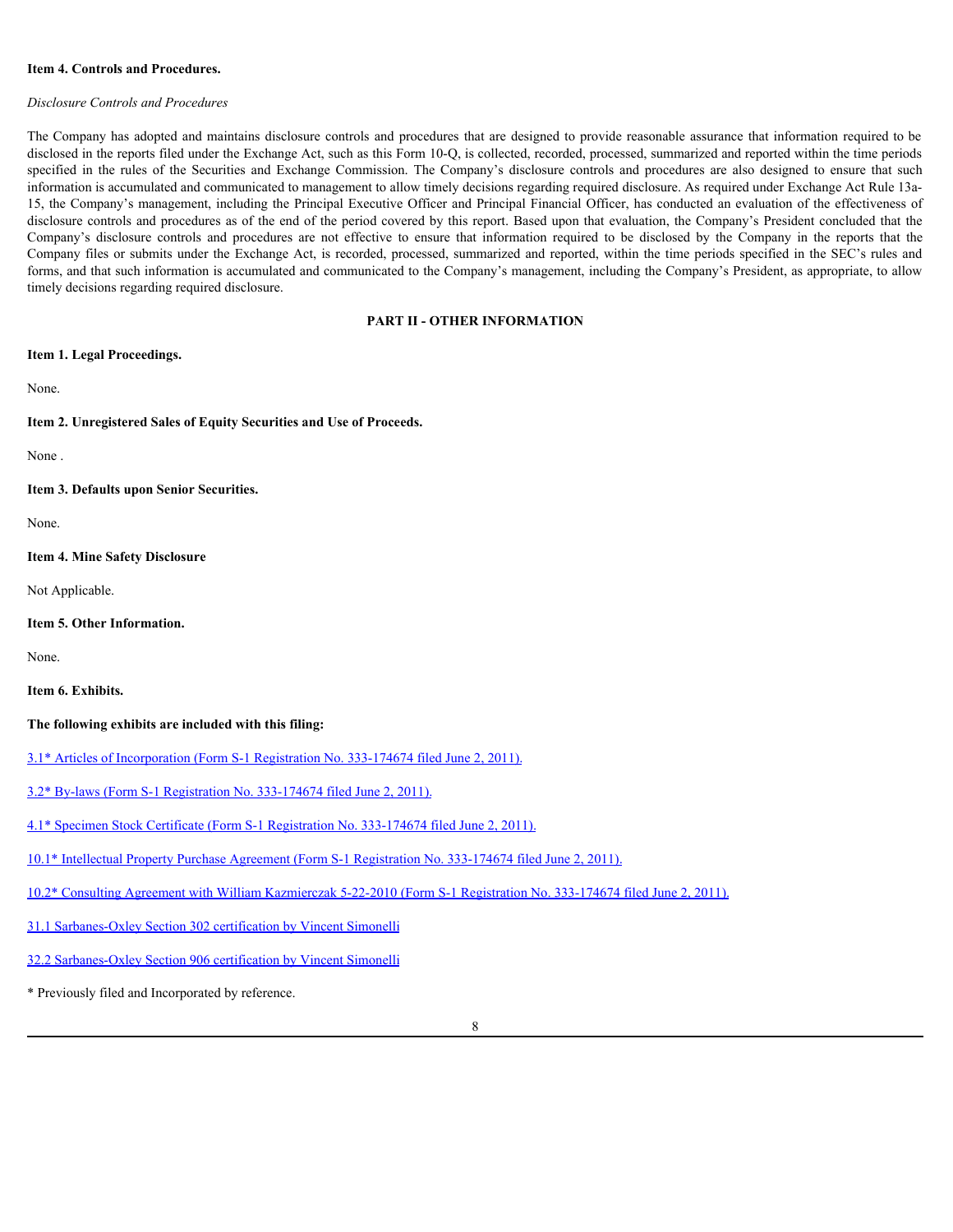### <span id="page-25-0"></span>**SIGNATURES**

Pursuant to the requirements of Section 13(a) or 15(d) of the Securities Exchange Act of 1934, the Registrant has duly caused this report to be signed on behalf by the undersigned; duly authorized.

## Date: August 20, 2018 **Dream Homes & Development Corporation**

By: */s/ Vincent Simonelli*

Vincent Simonelli Chief Executive Officer and Chief Financial Officer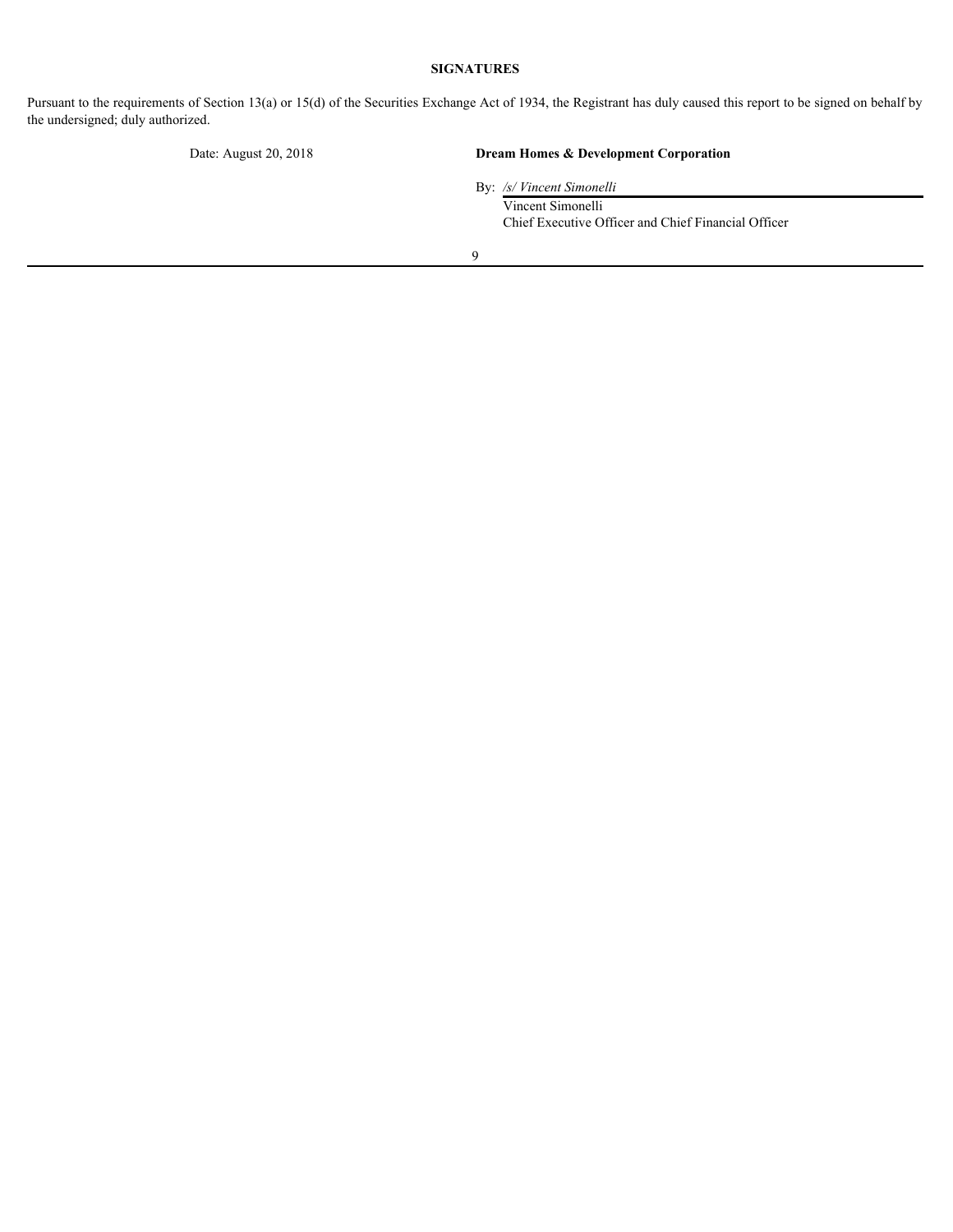#### **CERTIFICATIONS**

<span id="page-26-0"></span>I, Vincent C. Simonelli, certify that:

1. I have reviewed this quarterly report of Dream Homes & Development Corporation.;

2. Based on my knowledge, this report does not contain any untrue statement of a material fact or omit to state a material fact necessary to make the statements made, in light of the circumstances under which such statements were made, not misleading with respect to the period covered by this report;

3. Based on my knowledge, the financial statements, and other financial information included in this report, fairly present in all material respects the financial condition, results of operations and cash flows of the issuer as of, and for, the periods presented in this report;

4. The issuer's other certifying officer(s) and I are responsible for establishing and maintaining disclosure controls and procedures (as 4efined in Exchange Act Rules  $13a-15(e)$  and  $15d-15(e)$ ) and internal control over financial reporting (as defined in Exchange Act Rules  $13a-15(f)$ ) and  $15d-15(f)$ ) for the issuer and have:

period in which this report is being prepared;

EXHIBIC ATIONS<br>
EXHIBIT 31.1<br>
1. I have reviewed this quarterly report of Dream Homes & Development Corporation,<br>
2. Based on my knowledge, this report does not contain any unture statement of a material part or the such c EXHIBIT 31.1<br>
1. Thave reviewed this quarterly report of Dream Homes & Development Corporation.<br>
2. Based on my knowledge, this report does not contain any untrue suitercont of a material fact or conit to state a material (b) Designed such internal control over financial reporting, or caused such internal control over financial reporting to be designed under our supervision, to provide reasonable assurance regarding the reliability of financial reporting and the preparation of financial statements for external purposes in accordance with generally accepted accounting principles; **CERTIFICATIONS**<br>
(CERTIFICATIONS)<br>
11 have reviewed this quarted years of Preme Hores. & Development Corporation;<br>
2. Hased on my knowledge, this report does not contain any unture stakement of a material fact or emit to I. Have reviewed this quatrix is port of Dicam Homes & Development Cosponion,<br>
2. Bused on any knowledge, this report does not contain any unitae attention of a material fact or omit to state a material or file mergeratio

disclosure controls and procedures, as of the end of the period covered by this report based on such evaluation; and

(d) Disclosed in this report any change in the issuer's internal control over financial reporting that occurred during the issuer's most recent fiscal quarter (the issuer's fourth fiscal quarter in the case of an annual report) that has materially affected, or is reasonably likely to materially affect, the issuer's internal control over financial reporting; and

5. The issuer's other certifying officer(s) and I have disclosed, based on our most recent evaluation of internal control over financial reporting, to the issuer's auditors and the audit committee of the issuer's board of directors (or persons performing the equivalent functions):

adversely affect the issuer's ability to record, process, summarize and report financial information; and

(b) Any fraud, whether r not material, that involves management or other employees who have a significant role in the issuer's internal control over financial reporting.

Date: August 20, 2018

*/s/ Vincent C. Simonelli* CEO and CFO